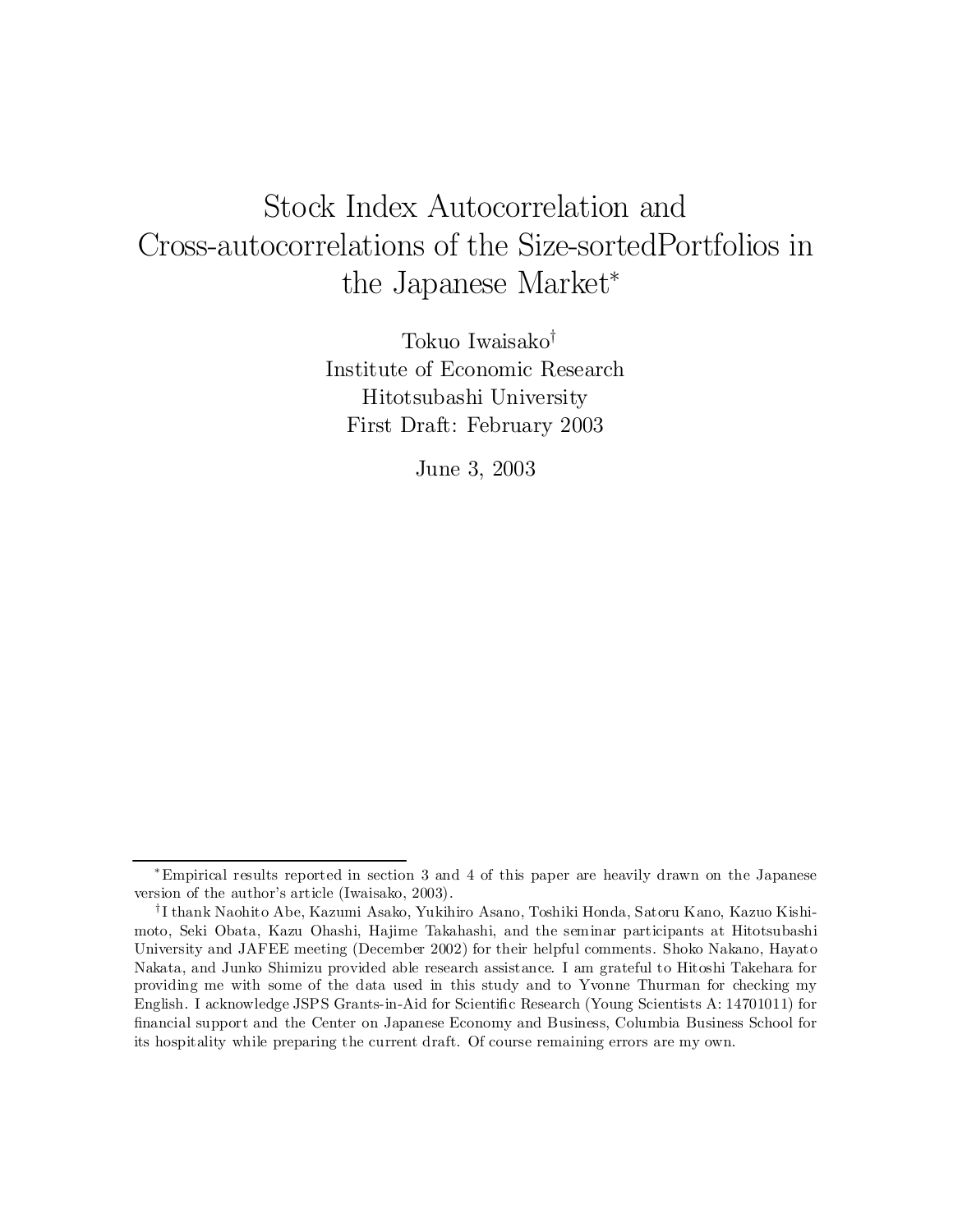### Stock Index Autocorrelation and Cross-autocorrelations of the Size-sorted Portfolios in the Japanese Market

### Abstract

Following Lo and MacKinlay's works on the U.S. market (1988, 1990), this paper studies the autocorrelation of the market index and the cross-autocorrelations of the size-sorted portfolios in the Japanese market. The structure of the crossautocorrelations in the Japanese market is found to be very similar to that of the U.S. in the sense that there exists lead-lag relations running from larger stocks to smaller stocks and they will create positive autocorrelation in the market index. Although we find no autocorrelation in the popular Japanese market index such as TOPIX, it is because TOPIX puts much more weight on larger stocks compared with CRSP index for the U.S. market. However, recently such a structure of the Japanese market has become unstable and I argue the fact that it is the largest stocks which began to show negative autocorrelation since the second half of the 1990s that will explain it.

### Tokuo Iwaisako Institute of Economic Research Hitotsubashi University 2-1 Naka, Kunitachi City Tokyo 186-8603, JAPAN

E-mail: iwaisako@ier.hit-u.ac.jp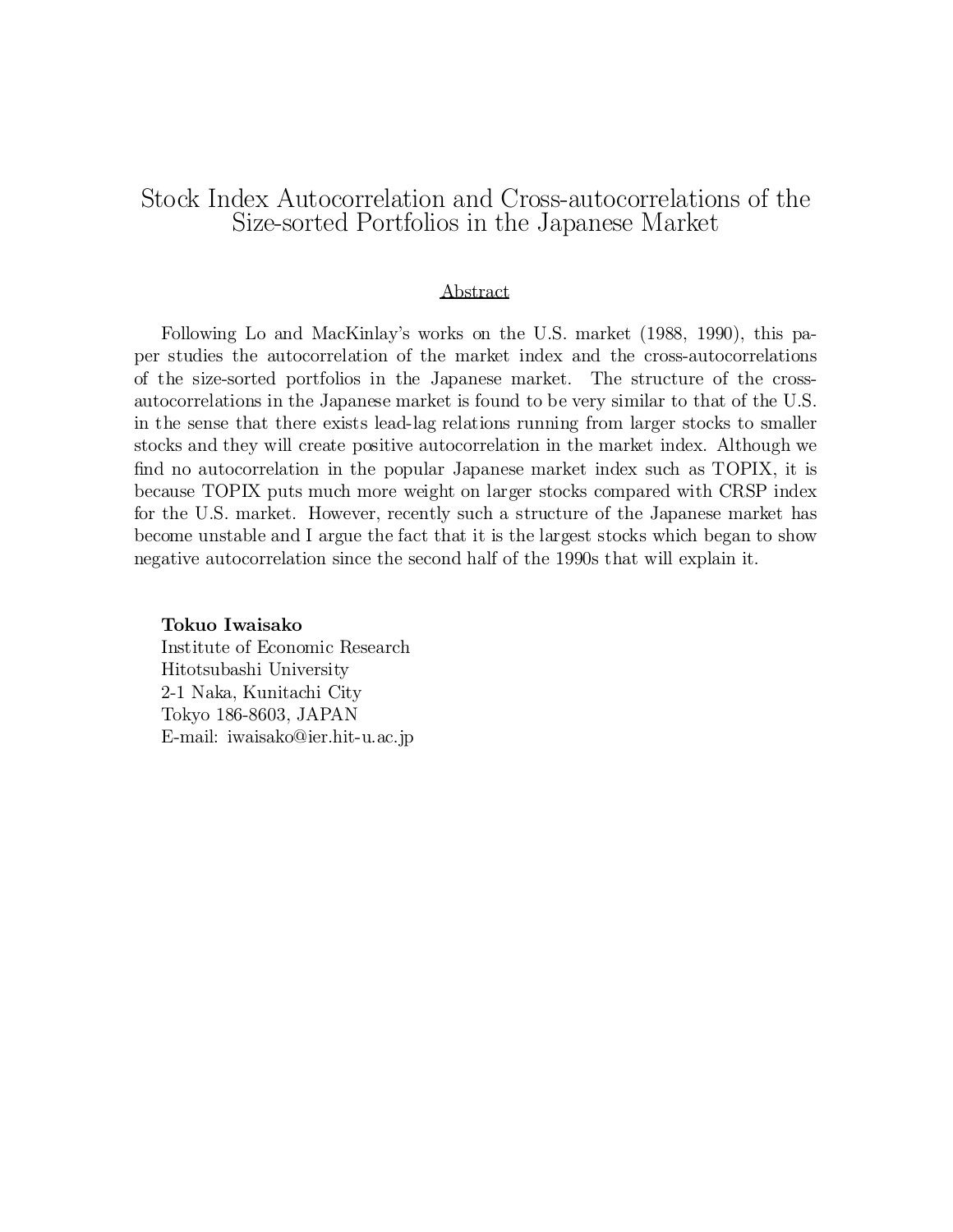## 1 Introduction

Random character of asset returns is the foundation of modern financial economics. The random walk hypothesis is still an important starting point in understanding the nature of stock returns, even though it has been widely understood that it is neither necessary nor sufficient condition for the market efficiency. In today's literature on empirical testing of the random walk hypothesis, Lo and MacKinlay's works (1988, 1990) are the seminal benchmark in which they found the random walk hypothesis is clearly rejected for CRSP market indexes and that cross-autocorrelation among sizesorted portfolios is responsible for substantial a proportion of positive autocorrelations observed about the market index.

The question is if positive autocorrelation in market index returns and crossautocorrelation of size portfolios behind it are universal phenomena. This paper investigates Japanese stock market data for autocorrelations and cross-autocorrelations of size-sorted portfolios as a source of index autocorrelations. Among previous studies, Chang, McQueen, and Pinegar (1999), using monthly PACAP data, carefully analyze and find an evidence of the lead-and-lag relations among size-sorted portfolios in Asian stock markets including the Tokyo market. However, they do not investigate its implications for market index autocorrelation. On the other hand, recent evidences, for example found in Mitsui  $(2000)$  and Kim  $(2002)$ , suggest there is no significant autocorrelation in popular Japanese market indexes. This paper closely follows Lo and MacKinlay's (1988, 1990) methodology to reconcile previous results and shows, in fact, the cross-autocorrelation structure of size-sorted portfolios in the Japanese market quite resembles the one in U.S. market. It is argued that popular Japanese market indexes such as TOPIX or Nikkei 225 put much more weight on large stocks than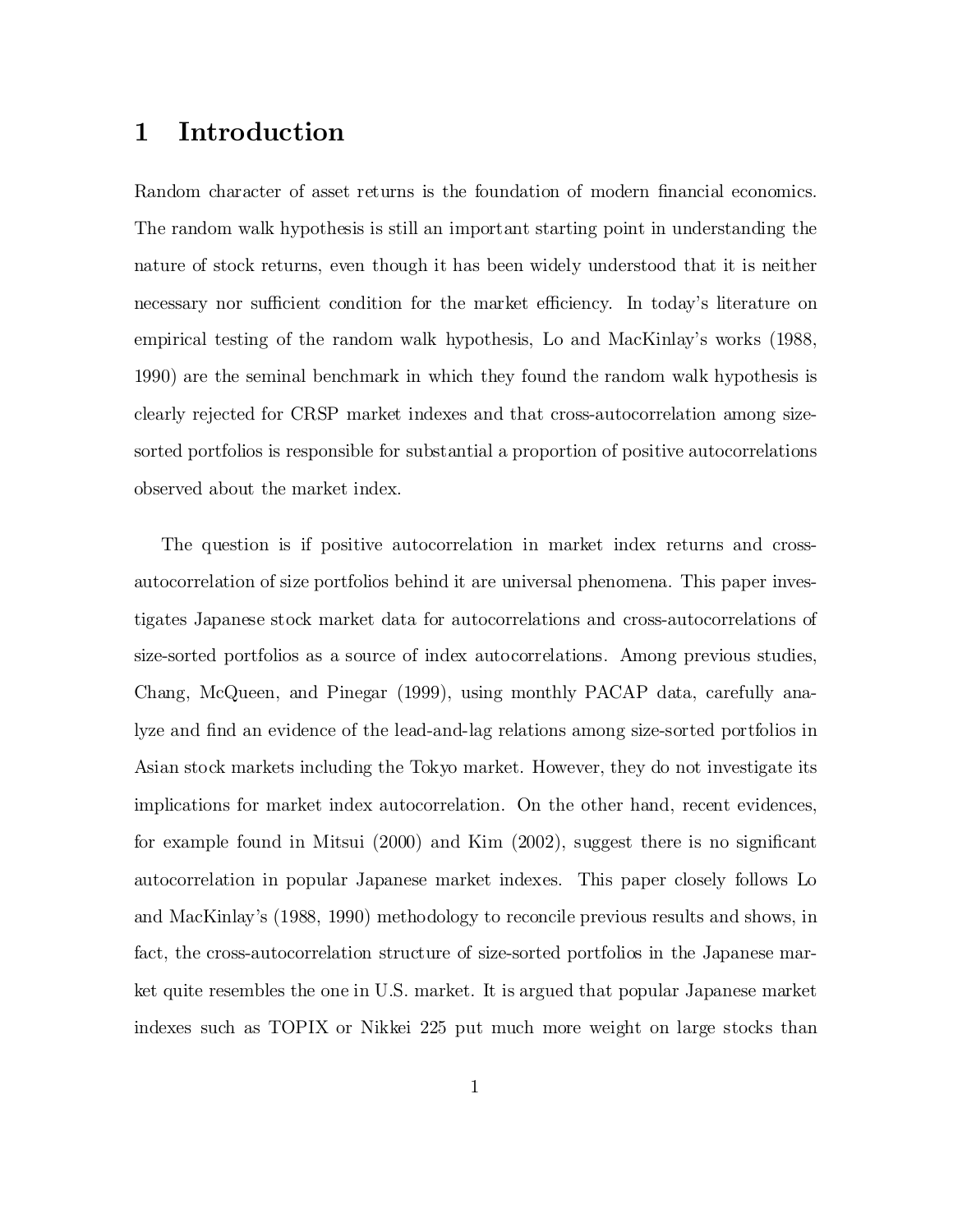CRSP indexes used by Lo and MacKinlay. So if the market index equivalent to CRSP is constructed for Japanese market data, the random walk hypothesis will be rejected for such an index. However, I also show that such a cross-autocorrelation structure has become unstable in the second half of the 1990s and the fact that the largest stocks began to exhibit negative autocorrelations in the recent period is the major reason for this change. The data used in this study is a weekly data which covers all listed stocks in the first and the second section of the Tokyo stock exchange, which includes six times more individual stocks than monthly PACAP data used by Chang, McQueen, and Pinegar (1999). Hence it is the first comprehensive study of the random walk hypothesis with Japanese data conducted in a way directly comparable to recent studies on the U.S. market.

The remainder of this paper is organized as follows. The next section describes the data and discusses the definitions of market indexes. Section 3 studies autocorrelation of stock market indexes and size-sorted portfolios in the Japanese market. In section 4, cross-autocorrelations of size-sorted portfolios are examined. In section 5, we examine the same issues discussed in section 3 and 4, but concentrating on the period after 1995. Section 6 concludes the paper.

## 2 Stock Market Data and Different Definitions of Market Index

In the current literature on empirical testing of the random walk hypothesis, Lo and MacKinlay (1988) is the seminal benchmark in which they found the random walk hypothesis is clearly rejected for CRSP market index returns using weekly data. In the update of Lo and MacKinlay's original findings (Campbell, Lo, and MacKinlay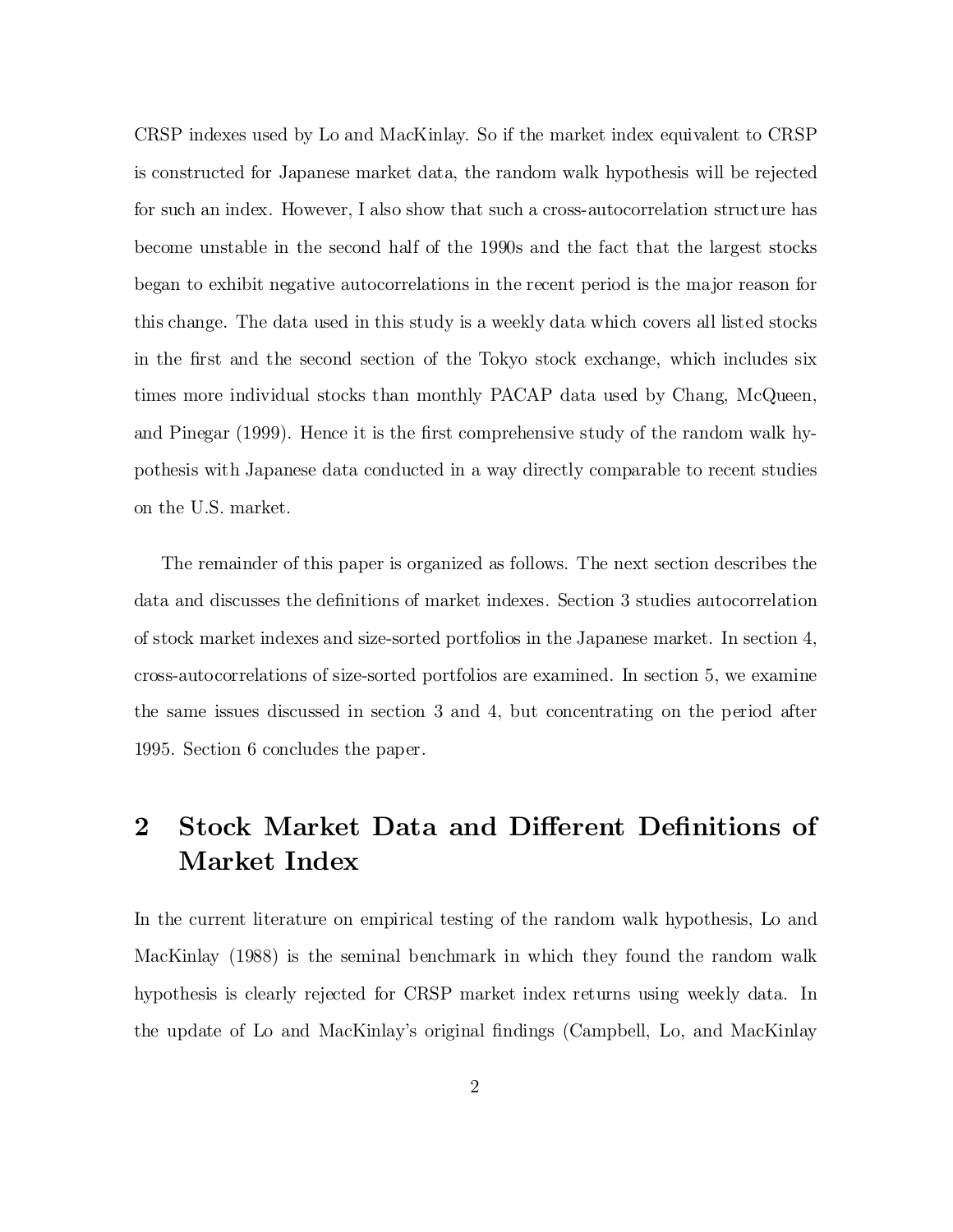1997, Chapter 2), they report that the first-order autocorrelation of equally-weighted CRSP return indexes is  $17.6\%$  for daily data and  $1.5\%$  for weekly data for the sample period from 1962 to 1994. Similarly, Foster and Nelson (1996) report the first-order autocorrelation of the daily S&P 500 index returns is around 6% for the sample period from 1928 to 1990. On the other hand, recent evidences on Japanese data, for example reported in Mitsui  $(2000)$  and Kim  $(2002)$ , suggest there is no significant autocorrelation in popular Japanese market indexes such as TOPIX and Nikkei 225<sup>1</sup>. Those researchers are more interested in applying the statistical models of time-varying volatility to the Japanese market and tested for autocorrelations as routine works, so they do not pursue the meaning of their test results any further. In the following, I re-examine the random walk hypothesis for Japanese market index returns in a careful manner following the methodology of Lo and MacKinlay (1988, 1999). I also investigate cross-autocorrelations of the size-sorted portfolios and their effect on autocorrelation of market index returns.

The Japanese stock market data used in this paper are the market index (TOPIX) and the size-sorted portfolios of the Tokyo stock exchange. TOPIX is the valueweighted index of individual stocks listed in the first section of the Tokyo stock exchange. The size-sorted portfolio data here are the indexes of three size-based portfolios of the first section, which will be referred to as  $Large$ , Medium, and Small, and the index of the second section, referred to as Second-section, published by Tokyo Stock Exchange. Throughout this paper, *Second-section* is treated as the smallest size portfolio and on average second section stocks are much smaller than first section stocks. It is true that whether an individual stock will belong to the first section or to the second

<sup>1</sup>There are some other papers who test the random walk about the Japanese market, such as Kariya and Terui (1997), Kariya et.al. (1995), and Kishimoto (1995) who are more interested in applying newly developed statistical methods to detect autocorrelations.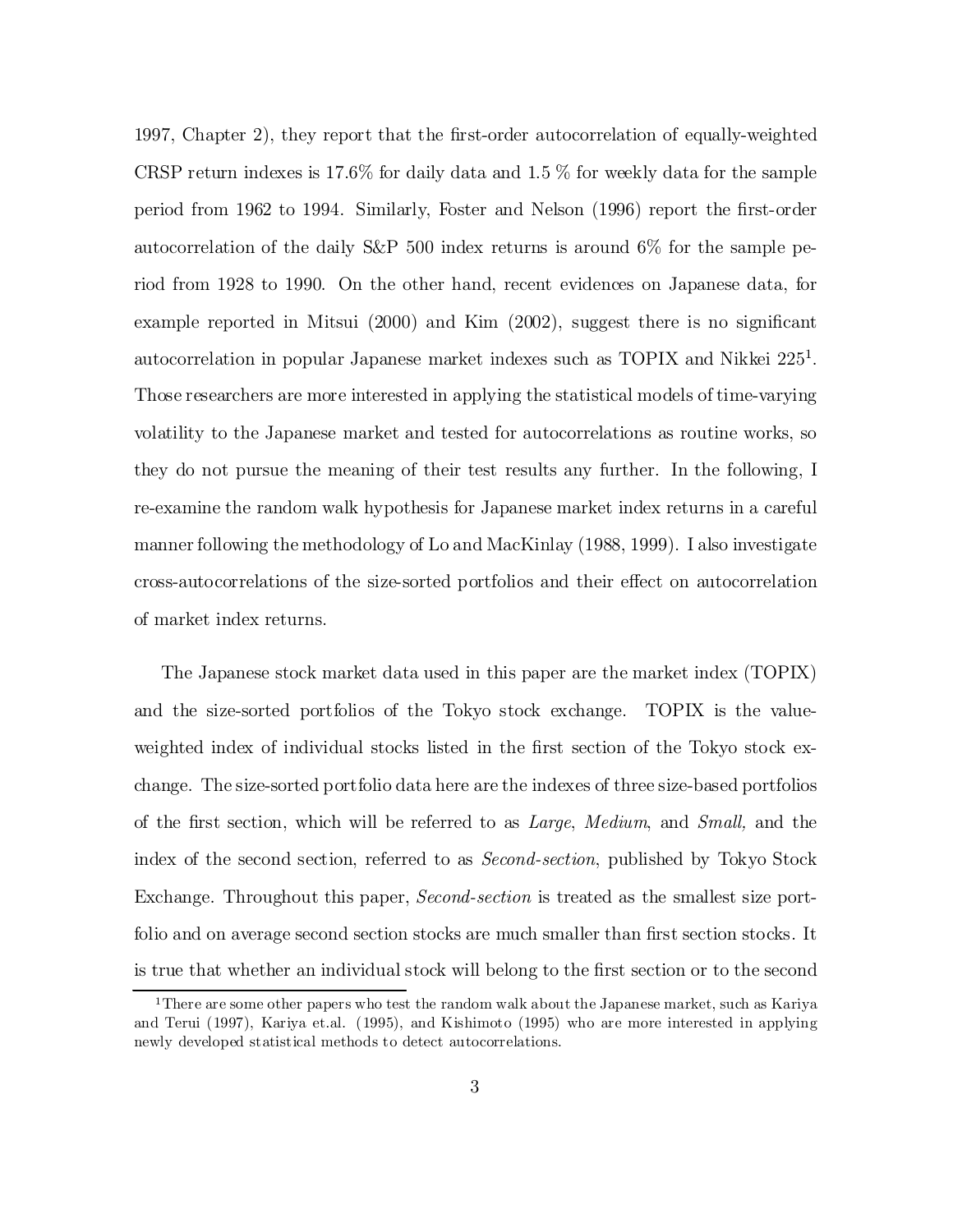section is, up to some extent, decided by the choice of an individual firm. In that sense, the difference between the *Second-section* portfolio and the other three portfolios are not strictly based on their firm size alone. However, as it will become apparent in the following analysis, this grouping of portfolios seems to be appropriate and mostly consistent with the size-based sorting, judging from the patterns of autocorrelation and cross-autocorrelations. There is a quantitatively small, but very persistent difference between the behaviors of Small-size and Second-section portfolios. Unambiguously, the latter behaves like a smaller portfolio than the former. The differences between Second-section and two larger portfolios in the first section are much more obvious.

The sample period of original data spans from January 1, 1968 to August 15, 2001. Following the procedure of Lo and MacKinlay, a weekly return is defined by continuously compounded returns from Wednesday in one week to Wednesday in the next week. If Wednesday data is missing, Tuesday data is used instead. If both Tuesday and Wednesday data are missing, Thursday data is used. If all three days' data are missing, the return from that week is not reported. As a result, we obtained 1,715 weekly returns from the first week of January 1968 to the second week of August 2001. Their basic statistics are summarized in Table 1.

In comparing Japanese market index returns to that of the U.S., it is important to take the difference in definitions of stock market indexes into account. Nikkei 225 and TOPIX are the most popular Japanese market indexes. TOPIX is, as noted above, the value-weighted index of the first section of the Tokyo stock exchange, while Nikkei 225 is the equal-weighted index of selected stocks from the first section. On the other hand, Lo and MacKinlay (1988) used CRSP indexes which covers all listed stocks in NYSE, AMEX, and NASDAQ. So CRSP indexes cover a broader range of individual stocks,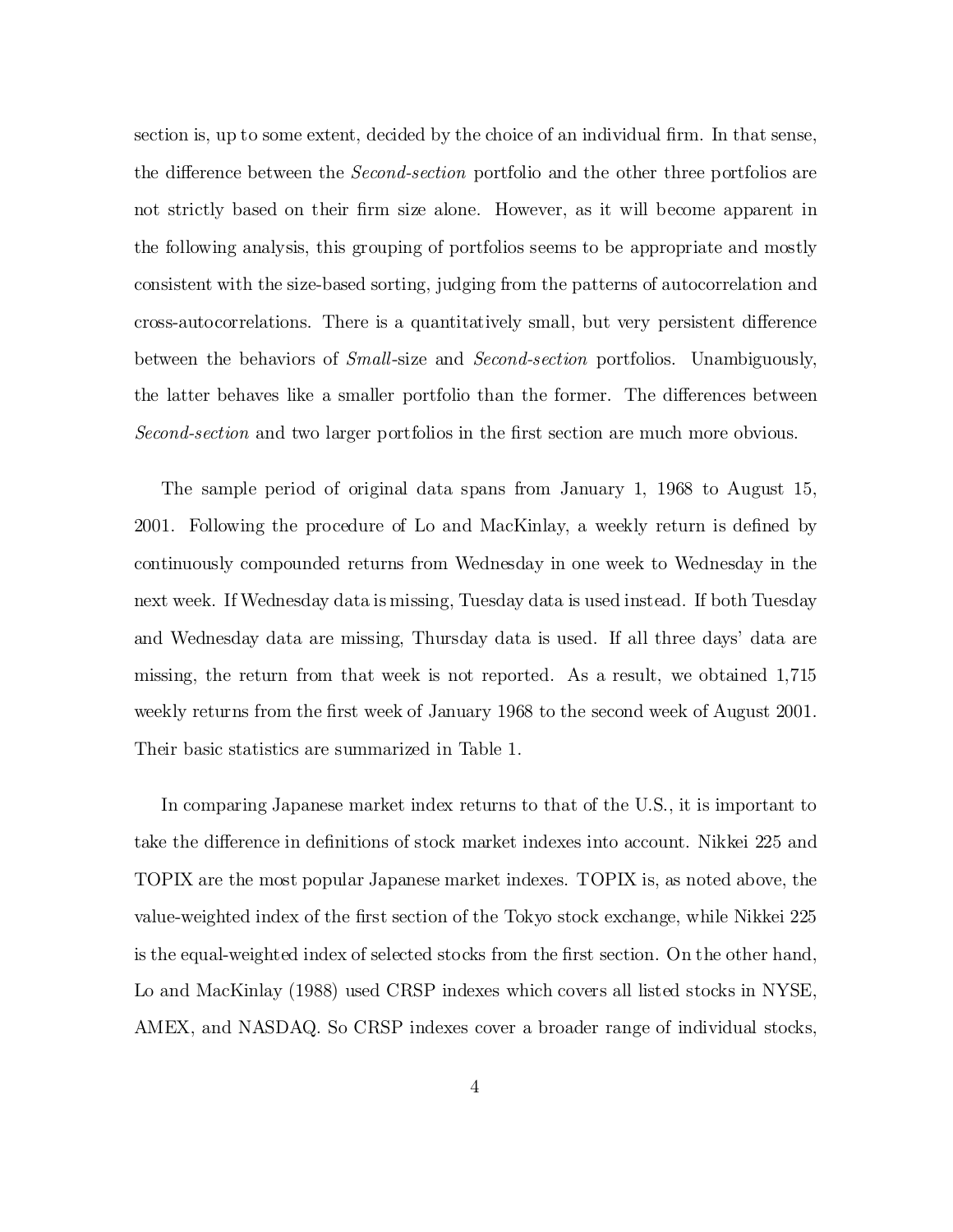in particular more small stocks, than Japanese indexes. In other words, both Nikkei 225 and TOPIX are expected to be less sensitive to behaviors of small stocks than the CRSP index. The difference between TOPIX and Nikkei 225 is not so obvious. While TOPIX puts more weight on larger stocks, Nikkei 225 covers a far less number of stocks and its coverage concentrates on largest stocks. Hence, we cannot tell which index would be more sensitive to the movements of larger stocks. In this paper, we stick to TOPIX as a representative index of the Japanese market since its criteria for selection of individual stocks is known to be mechanical and more transparent than Nikkei 225.

Such differences in the definition of stock market indexes are particularly important since Lo and MacKinlay (1988) argue that the rejection of the random walk hypothesis for CRSP indexes is due to the behaviors of small stocks. They found stronger rejection of the equally-weighted CRSP index than the value-weighted index. Obviously the former is more sensitive to the behaviors of small stocks than the latter. Also the random walk hypothesis is rejected more strongly for smaller size-sorted portfolios than larger portfolios. In the subsequent work, Lo and MacKinlay (1990) showed that there exists lead and lag relations running from larger size portfolios to smaller size portfolios and such relations generate autocorrelation in market index returns.

Given such findings about the U.S. market, we also use a couple of heuristic market indexes defined as follows, to identify the significance of differences in market index definitions.

$$
First Section \equiv \frac{Small + Medium + Large}{3}
$$
\n
$$
Market\ Average \equiv \frac{Small + Medium + Large + Second\ Section}{4}
$$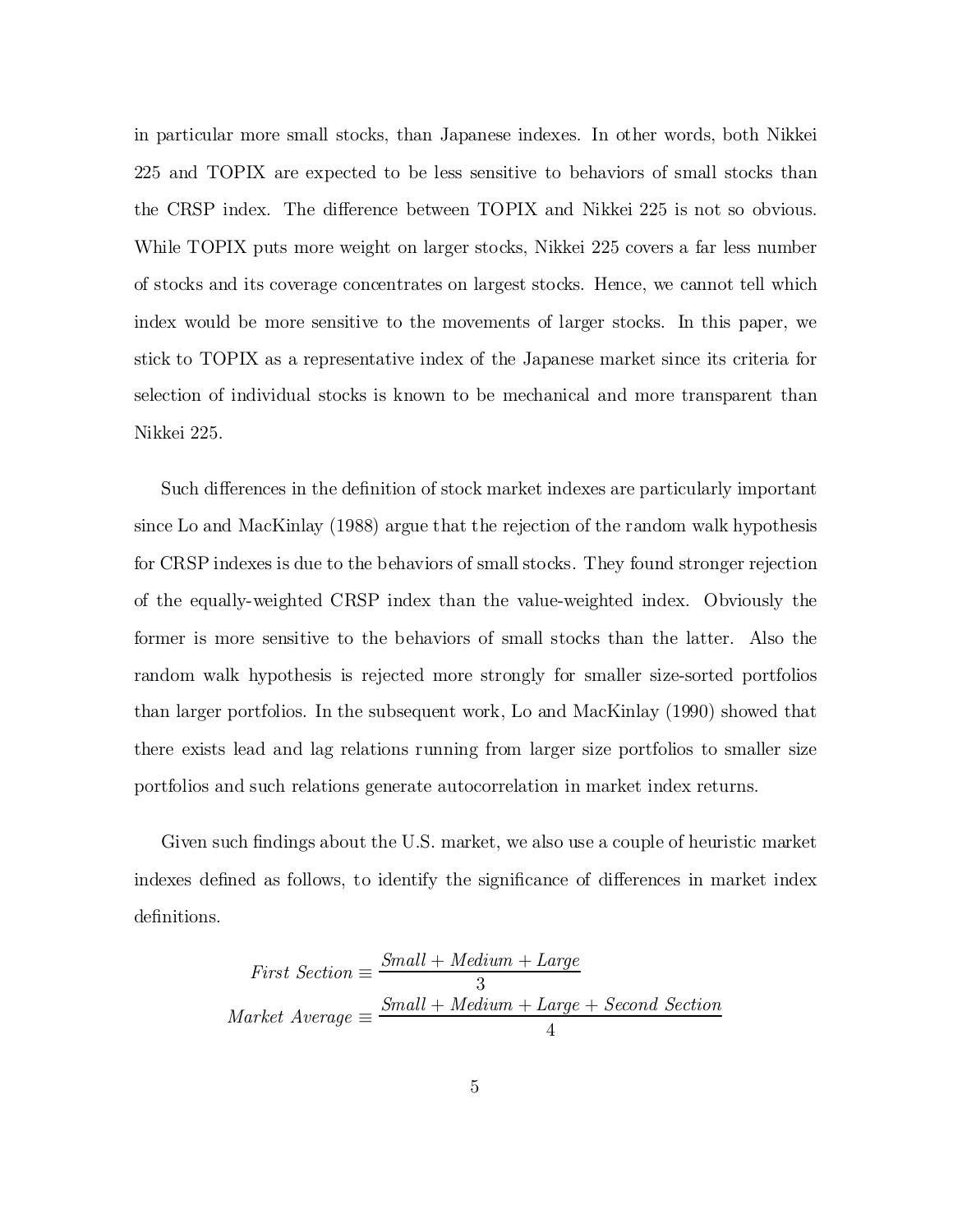They are not market indexes in a proper sense, but the behaviors of these "pseudo" market indexes are expected to be more sensitive to small stock returns and would be closer to that of CRSP indexes. Their basic statistics are also reported in Table 1.

## 3 Autocorrelations in Stock Market Indexes and Size-sorted Portfolios

First, we test the random walk hypothesis for the market indexes and the size-sorted portfolios of the Japanese market. Table 2 shows the results for market indexes. In Panel (A) of Table 2, the evidence based on correlation coefficients and Ljung-Box  $Q$ statistics are shown.

The first-order autocorrelation of TOPIX reported in Table 2 is only  $2.2\%$ . In the corresponding table, Table 2.4 in Campbell, Lo, and MacKinlay (1997), they report 20.3% first-order autocorrelation for the equal-weighted CRSP index and 1.5% for the value-weighted index, for weekly U.S. data from July 1962 to December 1994. So TOPIX seems to be behaving more similar to the value-weighted CRSP index than the equal-weighted index. At the same time, autocorrelations of First-section are higher than those of TOPIX in all lag-lengths and of Market Average are even higher. Test results based on  $Q$  statistics suggest the same. We find statistically significant autocorrelations in all three stock market indexes and the significance of Q statistics gets stronger in the order of TOPIX, First-section and Market Average. This is consistent with the discussion in the previous section: *First-section* and *Market* Average are supposed to be more sensitive to the behaviors of smaller stocks in this order. Lo and MacKinlay (1988, 1990) found through the U.S. data that the random walk hypothesis is more likely to be rejected with the index puts more weights on small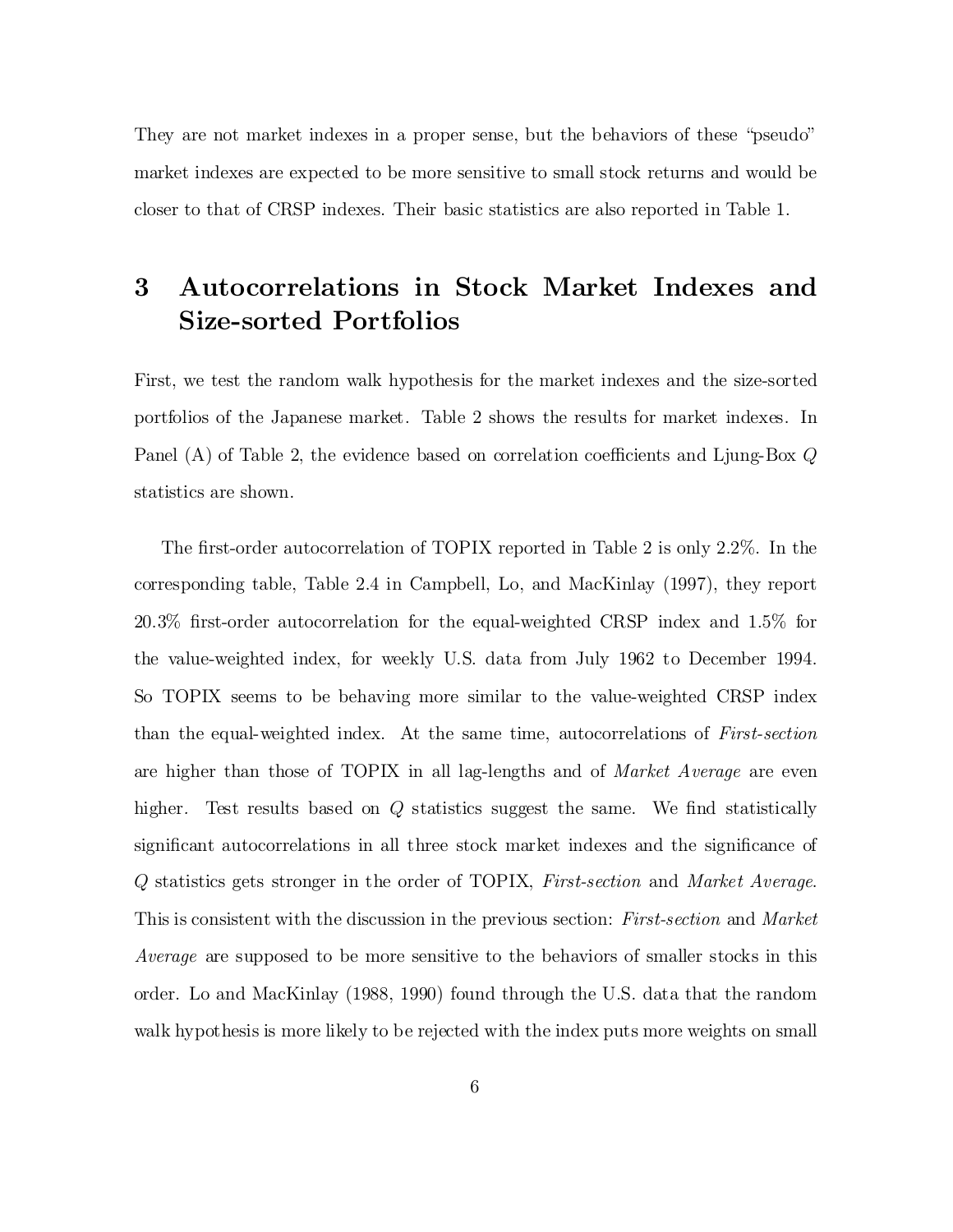stocks.

#### [Insert Table 2 here]

In Panel B of Table 2, the results of a variance ratio test are shown. The variance ratio is defined by:

$$
VR(q) \equiv \frac{Var[r(q)]}{q \cdot Var[r(1)]}
$$

where  $r(1)$  is one period return and  $r(q)$  is q period return. If stock returns follow a random walk,  $VR(q)$  converges to one. Lo and MacKinlay (1988) extended the variance ratio test to allow heteroscedasiticity in asset returns. The  $z(q)$  statistics reported in this paper are their heteroscedasiticity-consistent test statistics which asymptotically follows standard normal distribution under the null of random walk. According to the results by variance ratio test, autocorrelation of TOPIX is not significant at  $5\%$  level. Except for this point, the empirical results of variance ratio test are consistent with the values of autocorrelations and Ljung-Box Q statistics. The variance ratio becomes higher and the rejection of random walk becomes stronger in the order of TOPIX, First Section, and Market Average.

Table 3 reports the test results of Q statistics and variance ratio test for size-sorted portfolios. The autocorrelation becomes higher in the order of Large, Medium, Small, and *Second-section*. The same pattern is observed about the statistical significance of Q statistics and  $z(q)$  statistics. So once again, the results are consistent with the findings of Lo and MacKinlay discussed in section 2. In addition, note that correlation coefficients of and test results about *Small*-size and *Second-section* portfolios are not so different. This probably reflects the fact that the difference between the first-section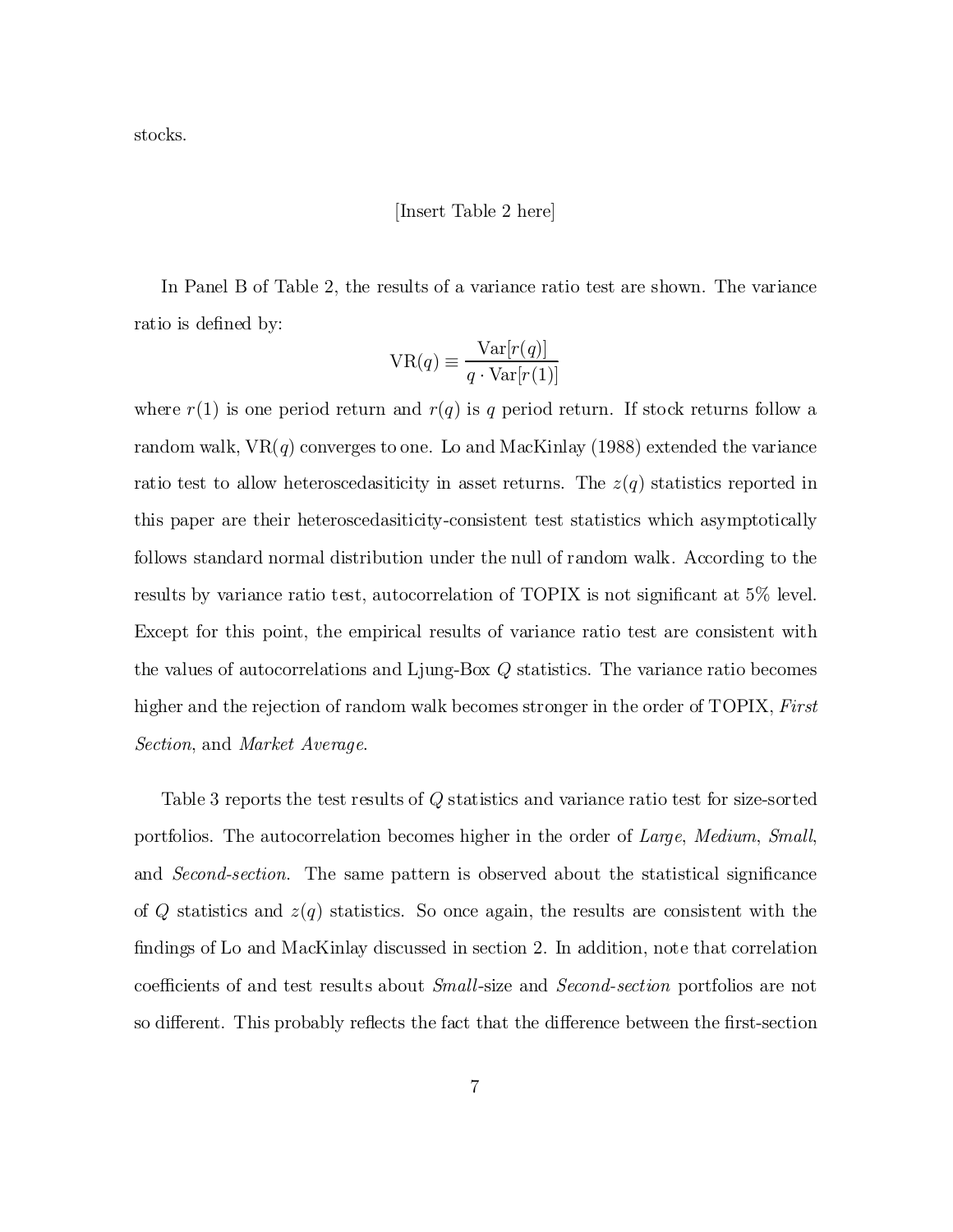and the second-section is not solely size-based. Finally, Q statistics and variance ratio test cannot reject the random walk about *Large*-size and *Medium*-size portfolios. These findings coincide the results about market indexes reported in Table 2.

#### [Insert Table 3 here]

I examined various subsamples to check the robustness of the above empirical results. The variance ratio test did not always reject the random walk hypothesis for TOPIX and Large -size portfolios. On the other hand, the rejection based on Ljung-Box  $Q$  statistics was found to be heavily influenced by the first 300 to 400 observations of the sample. Since the 400th observation corresponds to the last week of August 1975, the observations before and during the ¯rst oil crisis have great impact on the rejection based on Q statistics. This is not surprising since the period from 1968-1974 includes major economic events such as the collapse of the fixed exchange rate regime, the first oil crisis, and a high inflation period around the oil crisis. These events were not specific to Japan, but hit the Japanese economy much harder than they did other developed economies.

For this reason, in Table 4, I repeat the tests in Table 2 and Table 3 using the subsample after 1975. For this subsample, neither tests reject the random walk for TOPIX and Large-size portfolio. Variance ratio test does not reject the random walk about Medium-size portfolio either. For the pseudo indexes, First Section and Market Average, the rejection of the random walk get a little weaker in Table 4. On the other hand, autocorrelations of Small-size and Second-section are still high and not so different from the full sample values reported in Table 3. Both  $Q$  statistics and variance ratio test do reject the random walk for these smaller portfolios.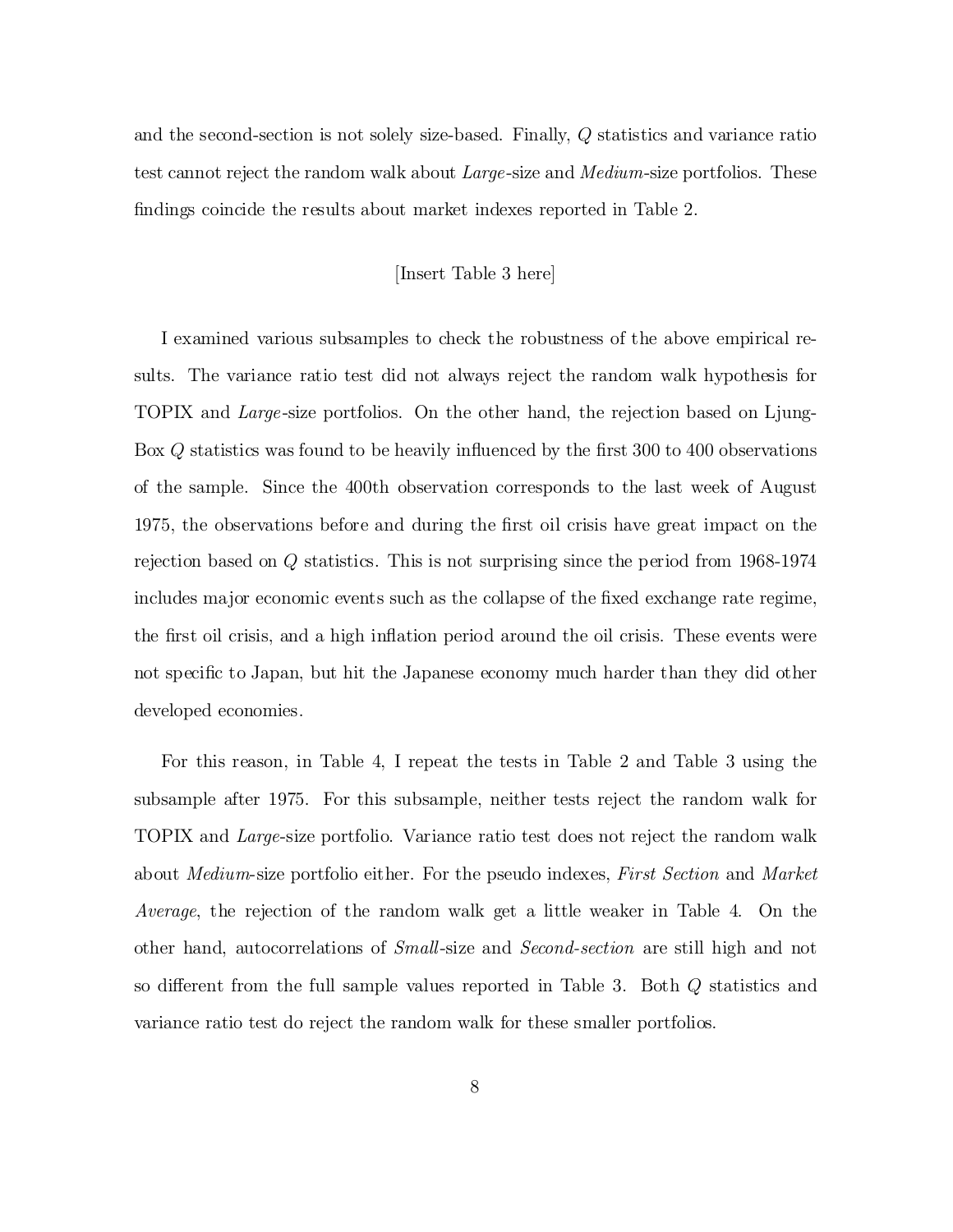#### [Insert Table 4 here]

In summary, there is a only remote evidence for autocorrelation in TOPIX and Large-size portfolio returns. This confirms the previous results reported in Mitsui (2000) and Kim (2002). On the other hand, the random walk hypothesis is also rejected for two additional indexes defined in this paper, First Section and Market Average, that put more weight on small stocks than TOPIX. Finally, the random walk is rejected and strong positive autocorrelations are found for Medium-size, Small-size, and Secondsection portfolios. Autocorrelation gets stronger in this order. These results suggest that if the equal-weight index that covers both the first and the second section of Tokyo exchange is constructed, in the way it is directly comparable to the CRSP equal-weight index, the random walk will be rejected for that index. For this aspect and for the fact that the autocorrelations are stronger with smaller portfolios, the pattern of stock return autocorrelations in the Japanese market is very similar to that of the U.S. market reported in Lo and MacKinlay (1988) and Campbell, Lo, and MacKinlay (1997).

### 4 Cross-autocorrelations of Size-sorted Portfolios

Next, we examine cross-autocorrelations and lead-lag relations among size-sorted portfolios of the Tokyo market. For this purpose, let us consider the vector of four sizesorted portfolio returns  $X_t \equiv [R_{1t} \ R_{2t} \ R_{3t} \ R_{4t}]'$ , where  $R_{1t}$  is the return of the *Second*section portfolio and  $R_{2t}$ ,  $R_{3t}$ ,  $R_{4t}$  are *Small*, *Medium*, *Large*-size portfolios respectively.

In Table 5, the correlation matrix of weekly size-sorted portfolio return vector  $\hat{\Upsilon}(0)$ and kth order cross-autocorrelation matrices  $\hat{\Upsilon}(k)$  are shown. Note that in Table 5, all the entries below diagonals of  $\hat{\Upsilon}(k)$  are larger than entries above diagonals, except for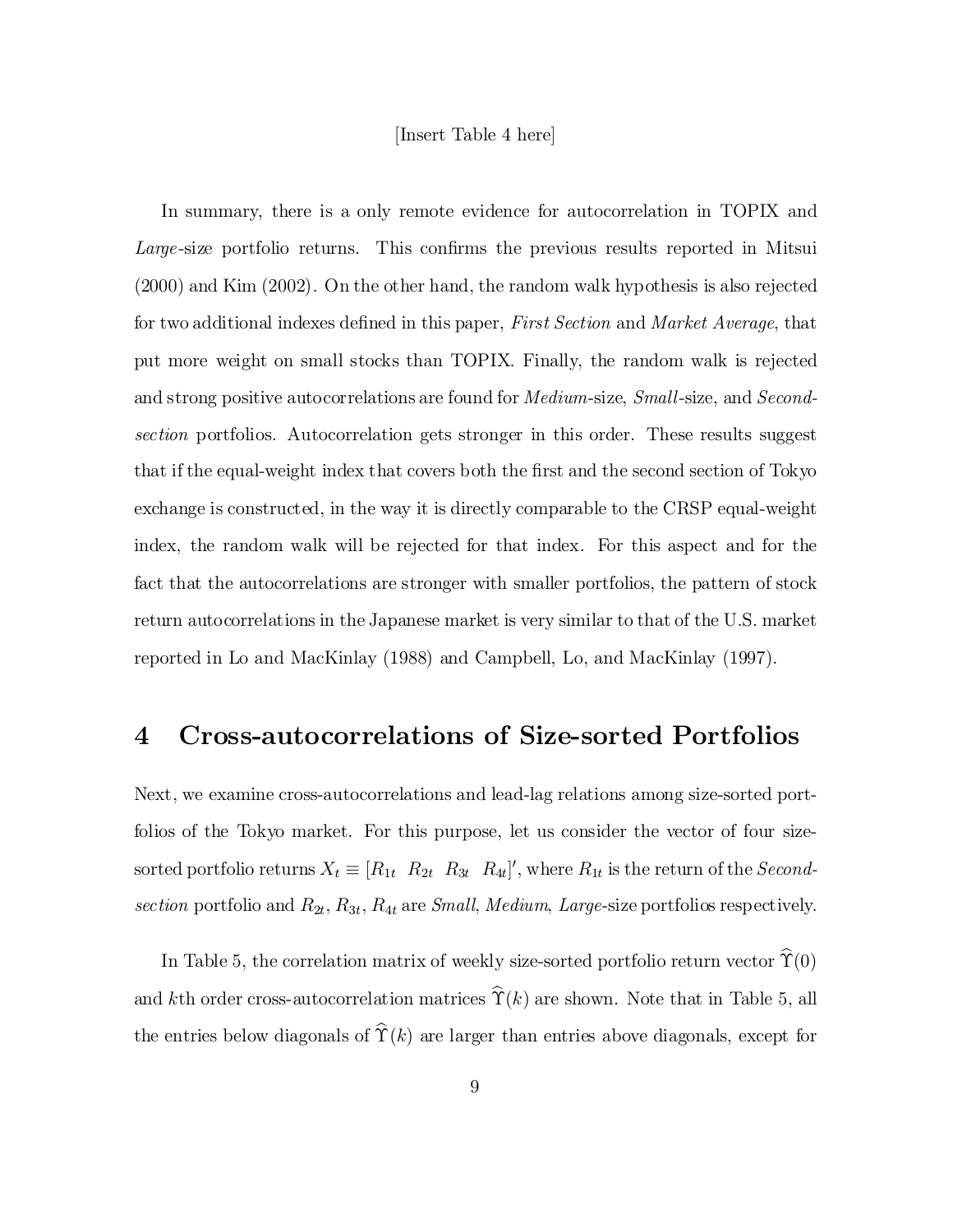$\hat{\Upsilon}(0)$  which is a symmetric matrix by definition. Let us consider  $\hat{\Upsilon}(1)$  for example: The correlation between Large-size portfolio last week  $(R_{4t-1})$  and Second-section portfolio this week  $(R_{1t})$  in  $\hat{\Upsilon}(1)$  is 13.3%. But, the correlation between *Second-section* portfolio last week  $(R_{4t})$  and Large-size portfolio this week  $(R_{1t-1})$  is only 2.8%. The latter is not statistically significant if multivariate IID returns are assumed for the null hypothesis. Such asymmetry in cross-autocorrelations imply a lead-lag relation running from Largesize portfolio to Second-section portfolio. This will be more apparent if we calculate the difference between  $\hat{\Upsilon}(k)$  and its transpose. The results are shown in Table 6. For all  $\hat{\Upsilon}(k)$ , the entries below diagonals are positive, even though the values are a little smaller than those reported in Campbell, Lo, and MacKinlay's (1997) Table 2.9. It means the correlations between smaller portfolios today and larger portfolio in the past are always higher rather than the other way around. The values get smaller as the number of lags k gets larger. However, the same lead-lag pattern is still observed.

This kind of cross-autocorrelation structure can explain observed auto-correlation in the market indexes such as Market Average and First Section that put more weights on small stocks than TOPIX. Such a mechanism behind index autocorrelation is the same as in the U.S. market, first pointed out by Lo and MacKinlay (1988, 1990).

[Insert Table 5 and Table 6 here]

## 5 Recent Change in Autocorrelation Structure in the Japanese Market

Since the early 1990s, the Japanese economy and its stock market have been trapped in financial turmoils for nearly a decade. In this section, we investigate whether or not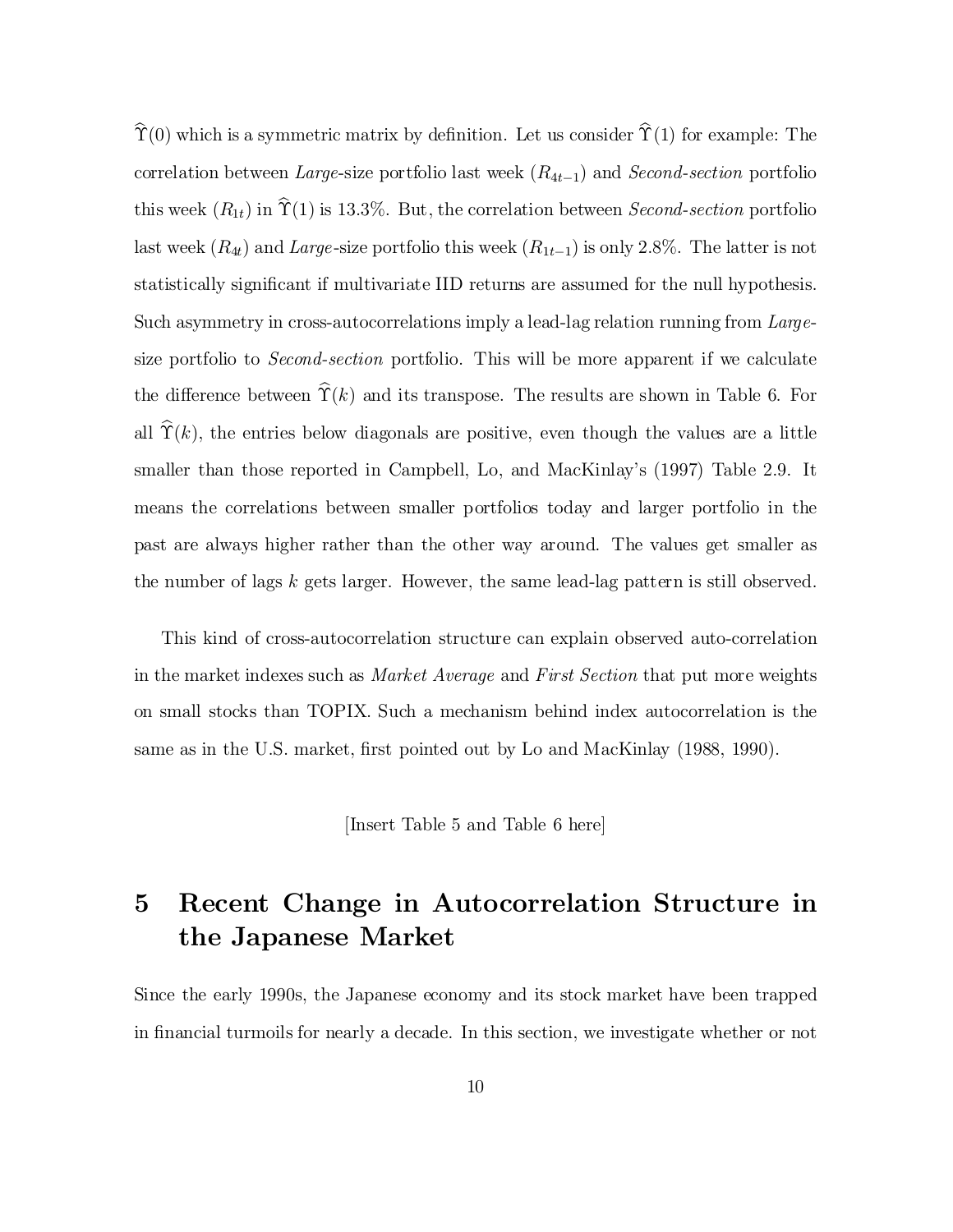the structures of the Japanese stock market we have discussed so far have changed in recent years of financial troubles.

It is not so obvious from what point the fragility of the Japanese financial system really became a serious concern. In this paper, I choose year 1995, when the nonperforming loan problem was first recognized as a serious economic problem, thanks to the Jusen (housing loan corporations) scandal and when Bank of Japan started its zero-interest rate policy. However, most of the points made in the following discussion will remain unaffected as long as we move the beginning of the subsample to later.

In Table 7, autocorrelation is tested for the sample beginning from the first week of 1995. Surprisingly, most autocorrelations of TOPIX and Large -size portfolio are taking negative values here. This is in sharp contrast to the results from previous tables in which we found positive autocorrelations. In particular, the first-order autocorrelations are not only negative, but also five-times larger than the numbers in Table 4 in absolute value. Even though  $Q_5$  is significant only at 10%, given the fact that all autocorrelations take positive sign in the full sample, this finding is difficult to dismiss. Another interesting point is that the autocorrelations of TOPIX and Large-size portfolio seem to be truncated at the first lag: Taking TOPIX for example, its first-order autocorrelation is  $-8.1\%$  and the second-order autocorrelation is only  $-0.5\%$ . About smaller portfolios, on the other hand, we find the pattern of autocorrelation similar to the full sample results reported in Table 2 and 4. Even though the persistence of autocorrelation is lower than in the full sample, autocorrelations of Small-size and  $Second-section$  portfolios are still positive and statistically significant. Also, autocorrelations gradually decay as the number of lag-length becomes higher just like in full sample results.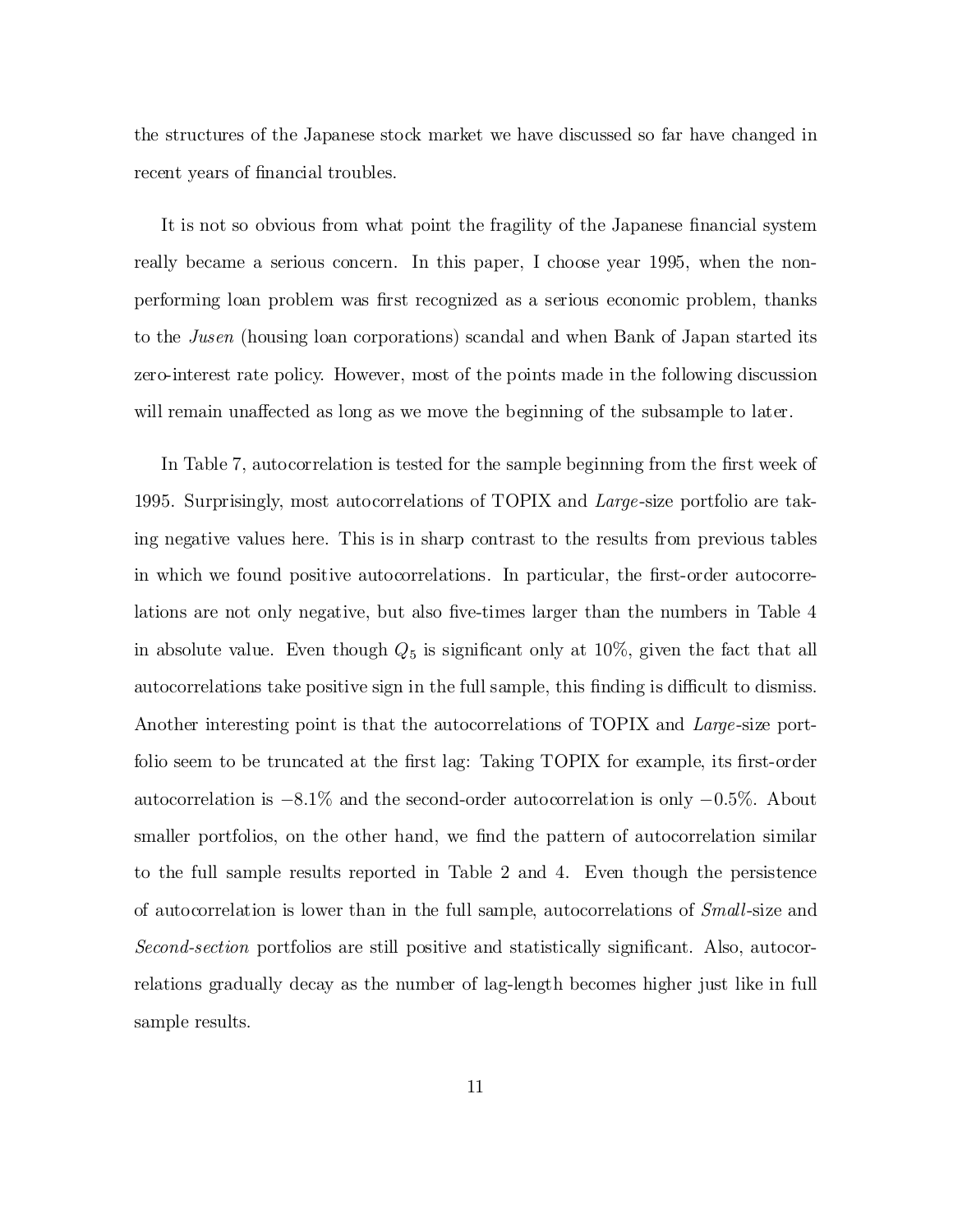To investigate the nature of recent changes in the autocorrelation structure of TOPIX and Large -size portfolios, we estimate the following AR model with a dummy variable.

$$
R_t = \alpha + \beta_1 R_{t-1} + \beta_2 R_{t-1} \cdot d_{t-1} + \epsilon_t
$$
  
if  $R_{t-1} \le 0$   $d_{t-1} = 1$   
otherwise  $d_{t-1} = 0$  (1)

Using such a specification, we want to examine if the sign of last week's innovation a®ects the correlation between the returns in this week and in the last week. For example, if  $\beta_2$  was negative and significant, it implies a negative shock tends to cause negative correlation, hence a negative innovation tends to be followed by an offsetting positive innovation next week. If both positive and negative shocks generate negative autocorrelation,  $\beta_1$  will be negatively significant and  $\beta_2$  will be insignificant.

Estimation results of equation (1) are shown in Table 8. I am reporting estimation results of AR(1) model only, but adding more lags did not change the basic results and AR coefficients of the second and higher lags were statistically insignificant. Panel  $(A)$ of Table 8 shows the results of ordinary AR(1) model without a dummy variable. In these results, all parameter estimates of  $\beta_1$  are not statistically significant, confirming there is no autocorrelation in TOPIX and Large-size portfolio in full sample. There was no structural break found between subsamples divided at the end of 1994. In the later subsample, the estimates of  $\beta_1$  take relatively large negative values, but still they are statistically insignificant.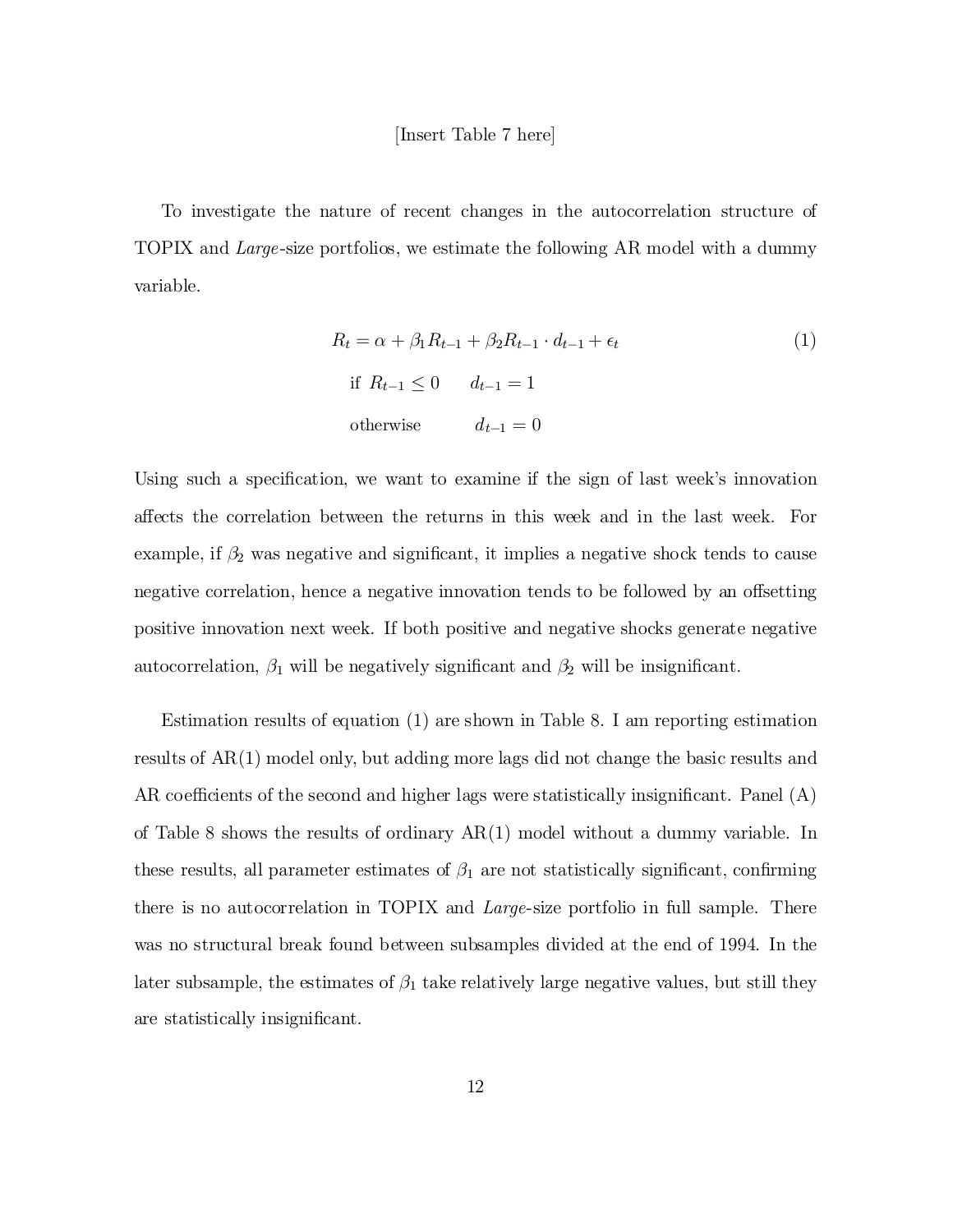#### [Insert Table 8 here]

In the specification with a dummy variable reported in Panel B, estimated  $\beta_1$  are all positive for both subsamples, though none of them are statistically significant. On the other hand, the estimates of  $\beta_2$  are negative and statistically significant for the later subsample at  $5\%$  significance level. We also find statistically significant structural breaks between subsamples. The evidences suggest, since the second half of 1990s, the Japanese stock market exhibits the tendency that negative innovations are likely to generate negative autocorrelation, suggesting that when there was a negative shock in the market, we expect to see the rebound next week. On the other hand, the positive shocks are not necessarily followed by offsetting negative shocks in the following week.

Since the structure of autocorrelation has become so unstable, it is not difficult to imagine the cross-autocorelations and the lead-lag relations between size portfolios have also become unstable. In Table 9, the cross-autocorrelation matrices of size-sorted portfolios for the recent subsample are tabulated. Comparing Table 9 to Table 5 and 6, no significant difference is detected about the contemporaneous correlation matrix  $\hat{\Upsilon}(0)$ . However, the pattern of lead-lags relation running from larger size portfolios to smaller is not clear anymore after 1995.

#### [Insert Table 9 here]

Serious investigation of the source of changing autocorrelation structures in biggest stocks and the lead-lag relations among size portfolios is beyond the scope of this study. However, I would suggest two possible interpretations for the former finding here. First, the empirical results in Table 8 can be considered as the evidence of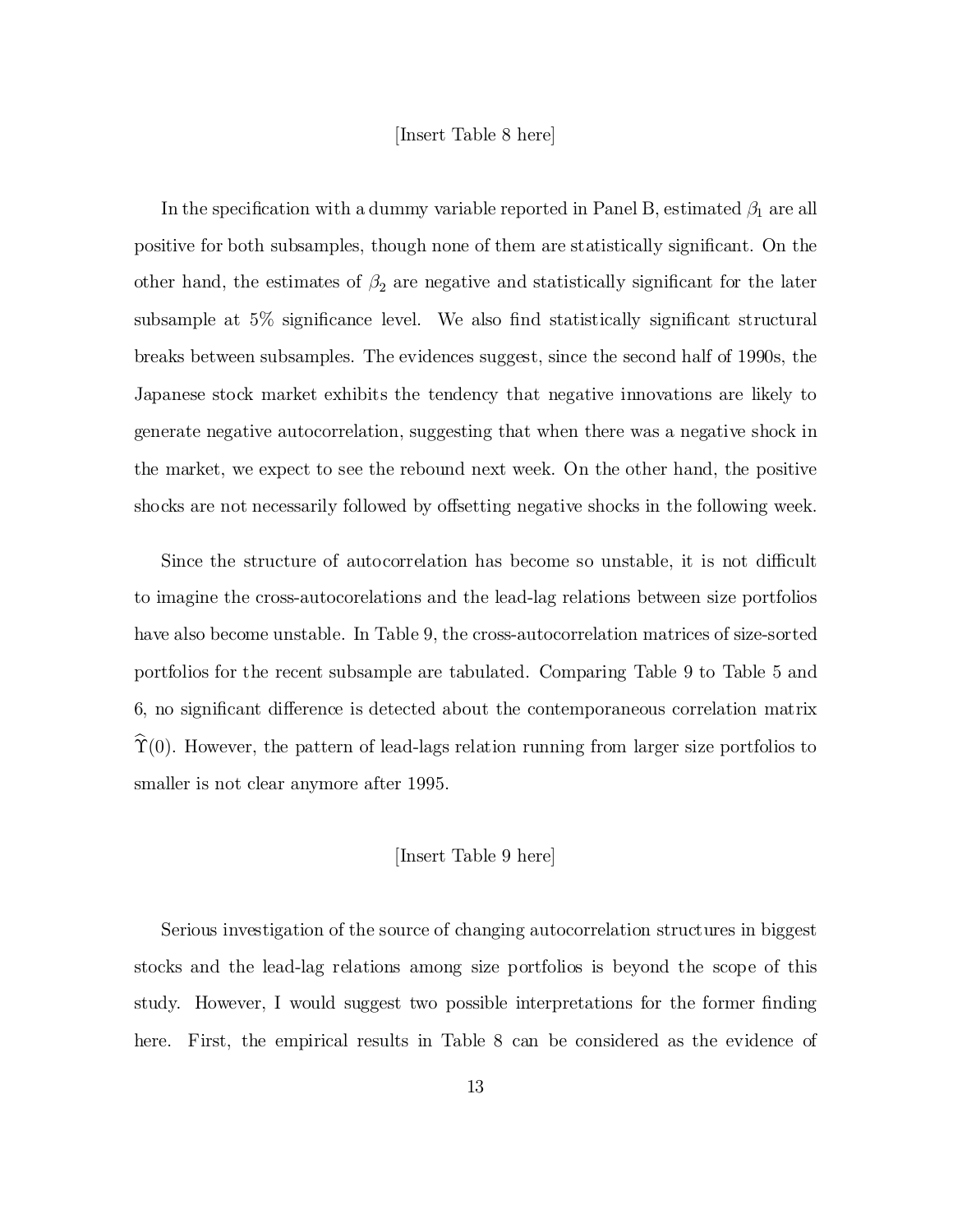Japanese investors' overreaction to negative news in the period of the serious economywide financial problem. A similar interpretation is a variation of the peso problem: when negative news such as the failures of large financial institutions in Japan in the winter 1997 hits the market, it creates the fear of a complete meltdown of the financial system. The probability of such a catastrophic event should be very small. But, since potential damage is so large, the stock market declines sharply. Eventually, the fear of immediate crisis will become remote and stock prices will recover. This will create significant negative autocorrelation in the stock returns. Since the price of risk can be so high when large negative news hits the market, observed negative autocorrelation is consistent with the rationality of investors. Examining such interpretations will be possible only with precise and very careful examination of daily data and I will leave it for the topic of future research.

## 6 Conclusions

This paper re-examined the nature of market index autocorrelations and cross-autocorrelation of size portfolios generating index correlations in the Japanese market. No autocorrelation was found for TOPIX, the value-weighted index of the first-section of Tokyo stock exchange. However, other evidences suggest that if an index was constructed in a way of putting more weights on smaller stocks, like equal-weighted CRSP index, the random walk will be rejected for that index. Also there exist cross-autocorrelations among size-sorted portfolios which create lead-lag relations running from larger portfolios to smaller ones. In these aspects, the structure of the Japanese market is very similar to the U.S. market.

However, such autocorrelation and cross-autocorrelation structures have become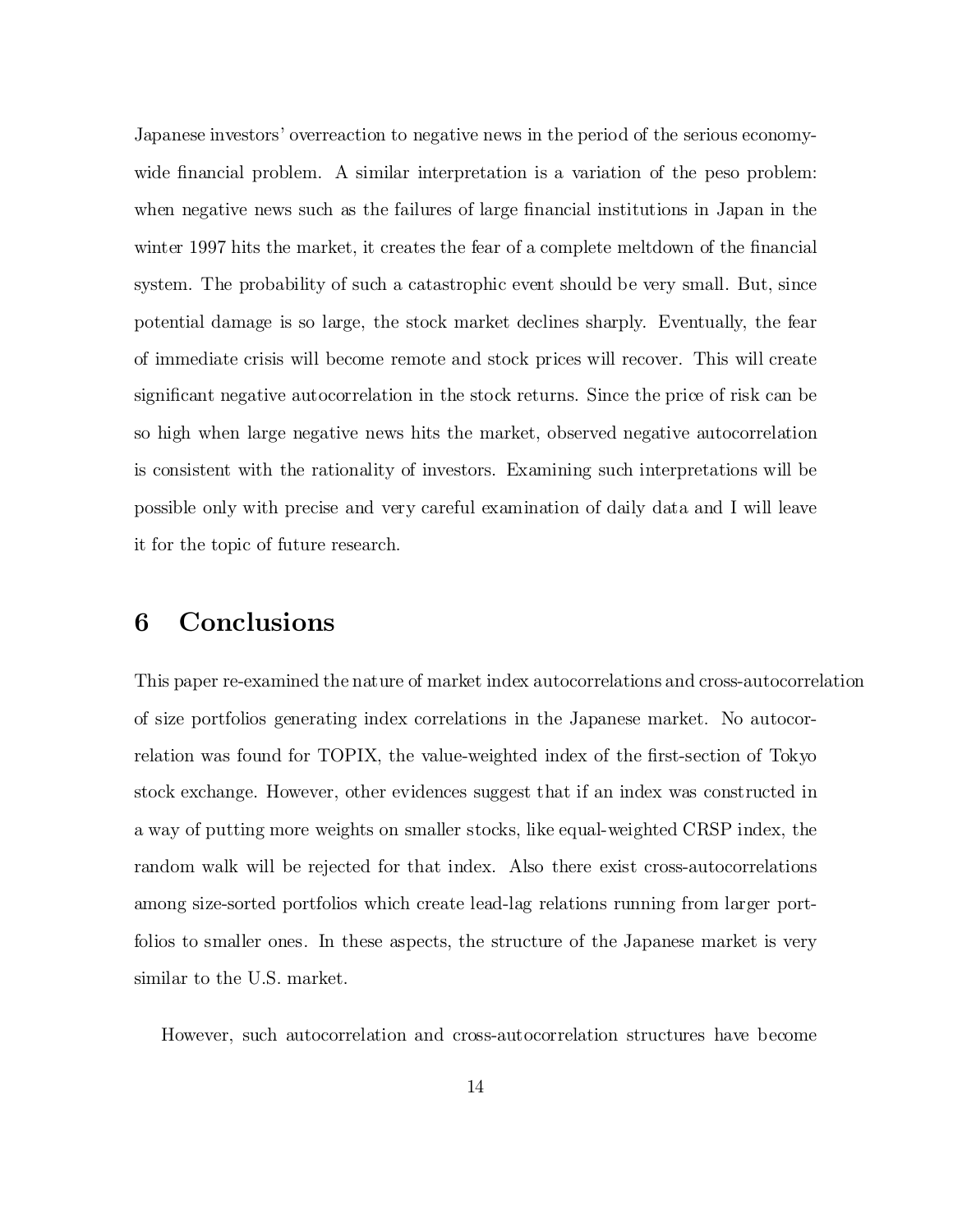unstable since the second half of the 1990s. The largest size-portfolio and TOPIX itself tend to exhibit negative autocorrelations recently and lead-lag relations among size portfolios disappeared. I suggested some sensible explanations for negative autocorrelation in *Large* portfolio and TOPIX, but it will require another paper to analyze this issue to the full extent. It will also open the ways to relate empirical findings of this paper to the broader issues of market microstructure 2 .

<sup>2</sup>For the studies on market microstructure related to Lo and MacKinlay (1988, 1990), see Badrinath, Kale, and Noe (1995), Boudoukh, Richardson, and Whitelaw (1994), Brennan, Jegadeesh, Swaminathan (1993), Conrad, Kaul, and Nimalendran (1991), Jegadeesh and Titman (1995), Mech (1993). For the studies on market microstructure of the Japanese market, see Kato (1991), Bremer and Kato (1996).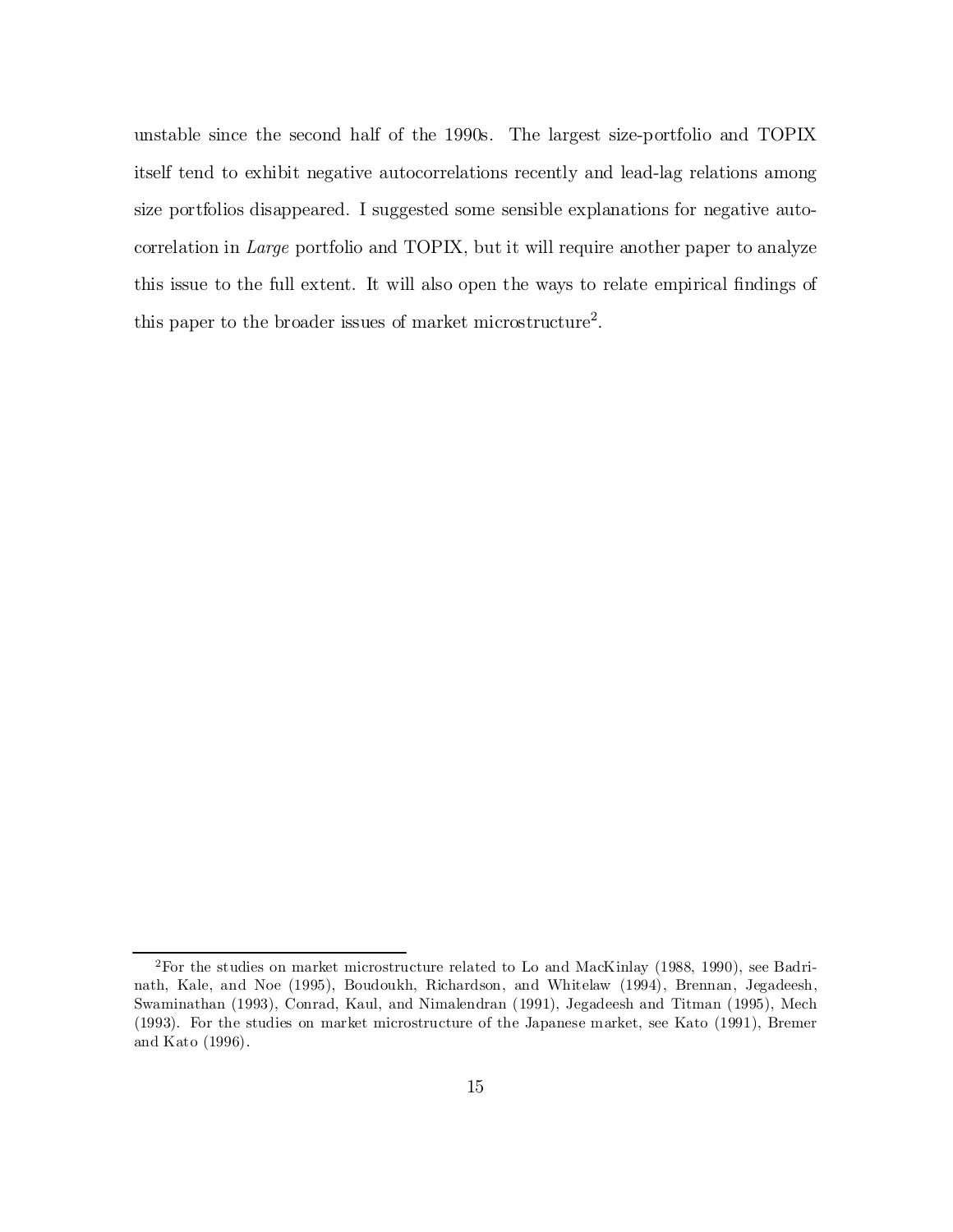## References

- $\bullet$  Badrinath, S. G., J. R. Kale, and T. H. Noe [1995], "Of Shepherds, Sheep, and the Cross-autocorrelations in Equity Returns," Review of Financial Studies 8 (2), 401-30.
- $\bullet$  Boudoukh, J., M. P. Richardson, and R. F. Whitelaw [1994], "A Tale of Three Schools: Insights on Autocorrelations of Short-Horizon Stock Returns" Review of Financial Studies 7 (3), 539-73.
- Brennan, M. J., N. Jegadeesh, and B. Swaminathan [1993], "Investment Analysis and the Adjustment of Stock Prices to Common Information," Review of Financial Studies 6 (4), 799-824.
- Bremer, M. and K. Kato [1996], "Trading Volume for Winners and Losers on the Tokyo Stock Exchange," Journal of Financial and Quantitative Analysis 31 (1), 127-42.
- Campbell, J.Y. and L. Hentschel [1992] "No News is Good News: An Asymmetric Model of Changing Volatility in Stock Returns," Journal of Financial Economics 31, 281-318.
- Campbell, J. Y., A. W. Lo, and A. C. MacKinlay [1997], The Econometrics of Financial Markets, Princeton University Press.
- Chang, E. C., G. R. McQueen, and J. M. Pinegar [1999], "Cross-Autocorrelation in Asian Stock Markets," Pacific-Basin Finance Journal  $7(5)$ , 471-93.
- Conrad, J., G. Kaul, and M. Nimalendran [1991], "Components of Short-Horizon Individual Security Returns," Journal of Financial Economics 29 (2), 365-84.
- Foster, D. P. and D. B. Nelson [1996] "Continuous Record Asymptotics for Rolling Sample Variance Estimators," Econometrica 64 (1), 139-174.
- $\bullet$  Iwaisako, T. [2003] "Stock Index Autocorrelation and Cross-autocorrelations of the Size-sortedPortfolios (in Japanese)," Modern Finance (Gendai Finance ), No.13, 29-45.
- Jegadeesh, N. and S. Titman [1995], "Overreaction, Delayed Reaction, and Contrarian Profits," Review of Financial Studies 8 (4), 973-93.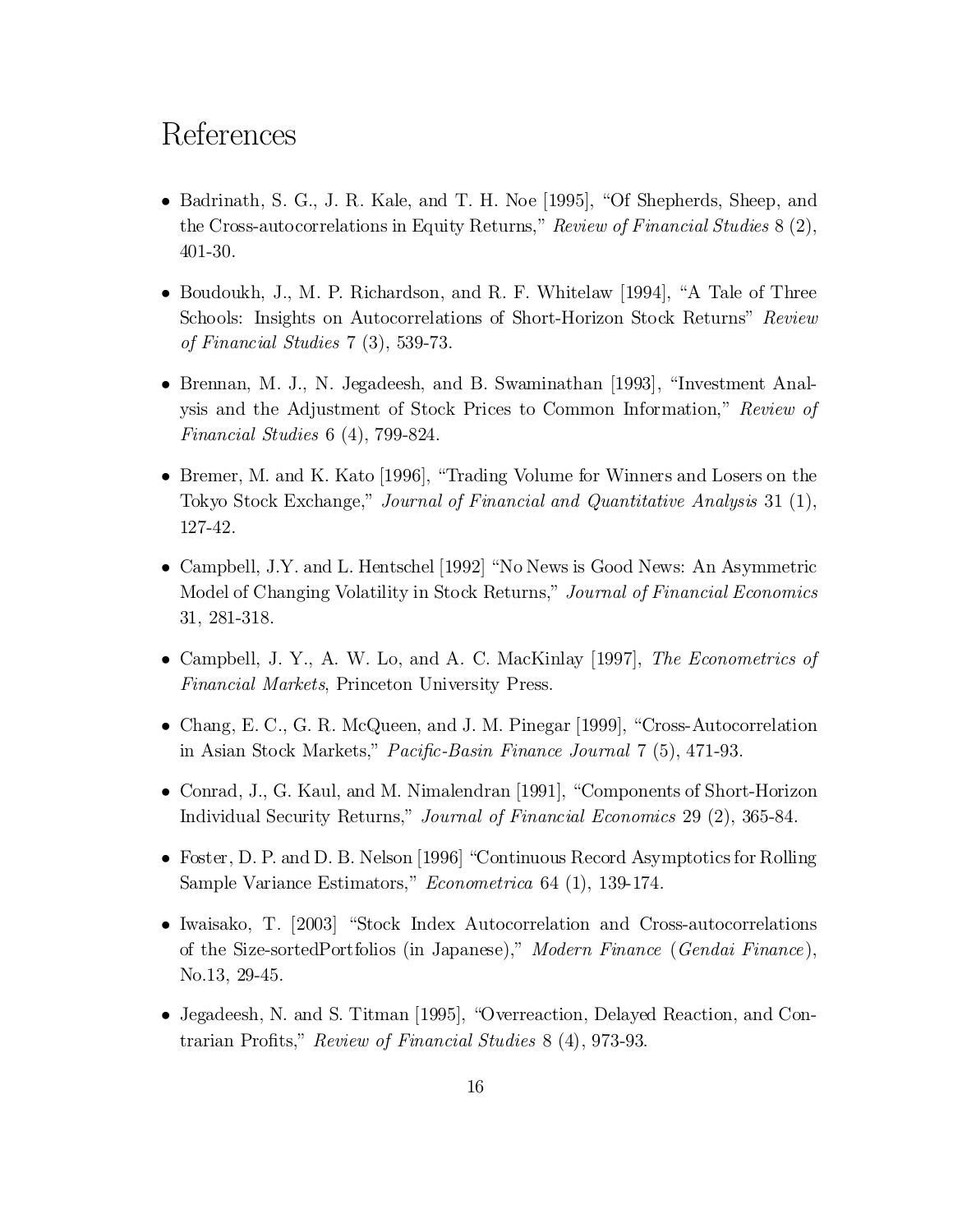- Kato, K. [1991], "Weekly Patterns in Japanese Stock Returns," in Ziemba, Bailey, and Hamao eds., Japanese Financial Market Research, Contributions to Economic Analysis, No.205, North-Holland, 251-64.
- Kariya, T. and N. Terui [1997] "Testing Gaussianity and Linearity of Japanese Stock Returns" Financial Engineering and the Japanese Markets 4 (3), 203-32.
- Kariya, T., Y. Tsukuda, J. Maru, Y. Matsue, and K. Omaki [1995] "An extensive analysis on the Japanese Markets via S. Taylor's model," Financial Engineering and the Japanese Markets 2 (1), 15-87.
- $\bullet$  Kishimoto, K. [1995] "A New Approach for Testing the Randomness of Heteroskedastic Time Series Data," Financial Engineering and the Japanese Markets, 2 (3), 197-218.
- Kim, Yonjin [2002], "Option Pricing Performance under Stochastic Volatility in Japanese Security Market," mimeo.
- Lo, A. W. and A. C. MacKinlay [1988], "Stock Market Prices Do Not Follow Random Walks: Evidence From a Simple Specification Test," Review of Financial Studies 1 (1), 41-66.
- |- and  $\sim$  [1990], "When are Contrarian Profits Due to Stock Market Overreaction?" Review of Financial Studies 3 (2), 175-208.
- $-$  and [1999], A Non-random Walk Down Wall Street, Princeton: Princeton University Press.
- Mech, T. S. [1993], "Portfolio Return Autocorrelation," *Journal of Financial* Economics 34 (3), 307-44.
- Mitsui, Hidetoshi "GARCH model Analysis of Pricing Option on Nikkei 225 (in Japanese)," Modern Finance (Gendai Finance), No.7, 57-73.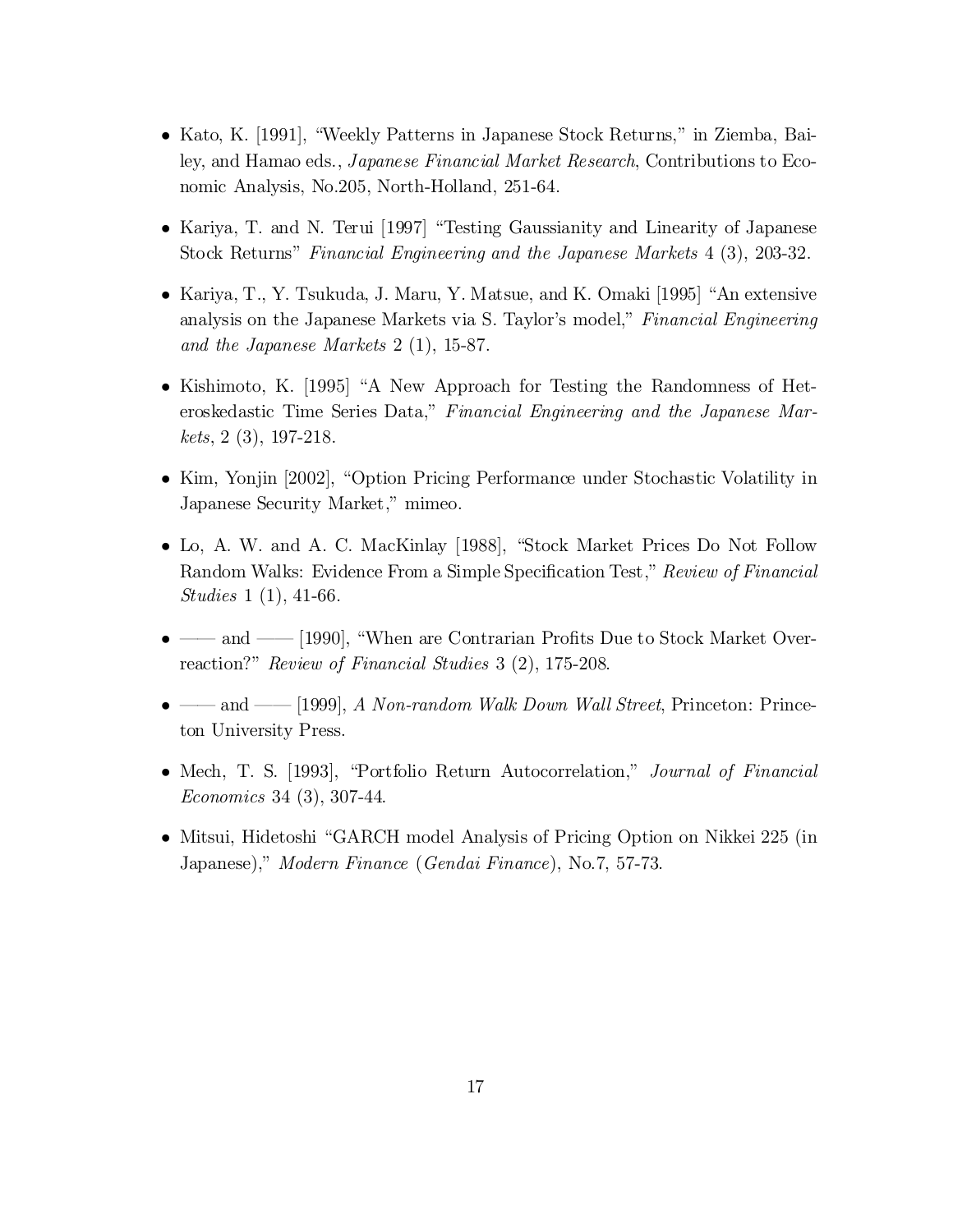## Table 1 Basic Statistics

Summary statistics of continuously compounded weekly returns (in percent) of market indexes and size-sorted portfolios of the Japanese stock market (Tokyo stock exchange), over the sample period from the first week of January 1968 to the second week of August 2001. The number of observations for each time series is 1,715. The numbers of stocks reported for size portfolios are as of August 2001. Skewness and excess kurtosis marked with  $(*^*)$  and  $(*)$ indicate that they are statistically different from zero at the  $1\%$  and  $5\%$  level of significance respectively. Parentheses under skewness and excess kurtosis are p-values.

| <i>First Section</i> $\equiv \frac{5\pi}{2}$ | $Small + Medium + Large$                  |
|----------------------------------------------|-------------------------------------------|
|                                              |                                           |
|                                              | $Small + Medium + Large + Second Section$ |
| Market Average $\equiv \frac{5m}{2}$         |                                           |

|                      |       | Standard  |           | Excess   |          |         |
|----------------------|-------|-----------|-----------|----------|----------|---------|
|                      | Mean  | Deviation | Skewness  | Kurtosis | Minimum  | Maximum |
|                      |       |           |           |          |          |         |
| <b>TOPIX</b>         | 0.137 | 2.31      | $-0.33**$ | $3.49**$ | $-12.51$ | 13.41   |
|                      |       |           | [0.00]    | [0.00]   |          |         |
| <i>First Section</i> | 0.137 | 2.19      | $-0.50**$ | $4.28**$ | $-13.57$ | 13.11   |
|                      |       |           | [0.00]    | [0.00]   |          |         |
| Market Average 0.143 |       | 2.15      | $-0.50**$ | $3.87**$ | $-12.64$ | 12.53   |
|                      |       |           | [0.00]    | [0.00]   |          |         |

### Panel A: Market Indexes

#### Panel B: Size-sorted Portfolios

|                      |       | Standard  |                     | <b>Excess</b>       |          |         | Number    |
|----------------------|-------|-----------|---------------------|---------------------|----------|---------|-----------|
|                      | Mean  | Deviation | <b>Skewness</b>     | Kurtosis            | Minimum  | Maximum | of Stocks |
| <b>First Section</b> |       |           |                     |                     |          |         |           |
| Large                | 0.136 | 2.40      | $-0.21**$<br>[0.00] | $3.23**$<br>[0.00]  | $-11.77$ | 13.39   | 613       |
| Medium               | 0.132 | 2.31      | $-0.50**$<br>[0.00] | $4.56***$<br>[0.00] | $-14.60$ | 13.92   | 515       |
| Small                | 0.144 | 2.33      | $-0.42**$<br>[0.00] | $4.33**$<br>[0.00]  | $-14.90$ | 12.27   | 344       |
| Second section       |       |           |                     |                     |          |         |           |
| Second-section       | 0.165 | 2.38      | $-0.12*$<br>[0.04]  | $2.99**$<br>[0.00]  | $-12.21$ | 10.91   | 580       |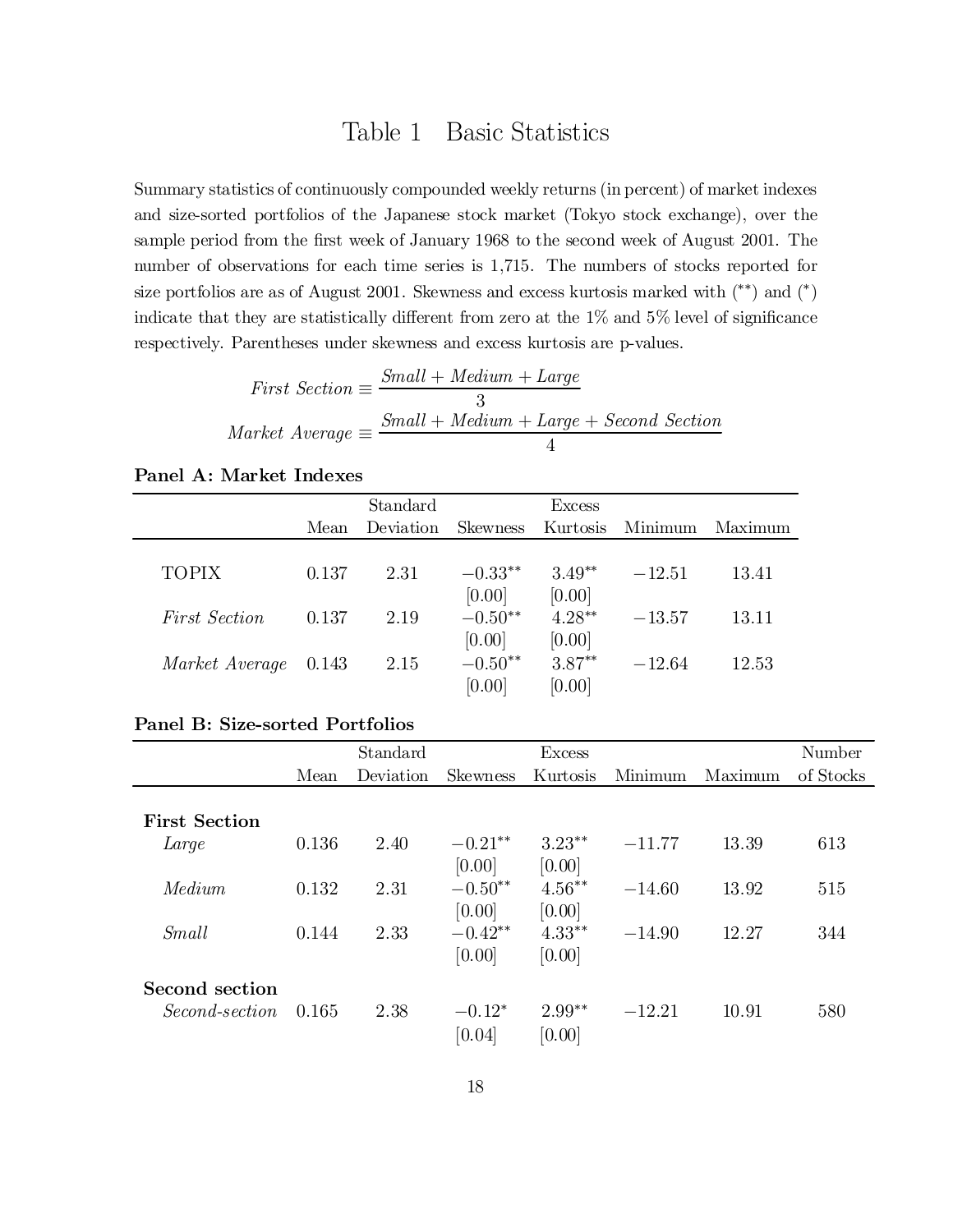### Table 2 Testing for Autocorrelation in Market Indexes

Tests of autocorrelation in Japanese market index returns for the sample period from the first week of January 1968 to the second week of August 2001.

Panel A: Autocorrelation coefficients  $\hat{\rho}_i$  (in percent) and Ljung-Box Q statistics  $Q_i$  for  $i = 5, 10$ . Under the null hypothesis of no autocorrelation up to order  $i$ , Ljung-Box  $Q_i$ statistics follows chi-square distribution,  $\chi_i^2$ .

<u>Panel B</u>: In calculating variance ratio, we use the following definition:

$$
\widehat{M}_r(q) \equiv \sum_{j=1}^{q-1} \frac{2(q-j)}{q} \widehat{\rho}_i
$$

In parentheses under variance ratios are z statistics, defined by  $z(q) = \sqrt{nq} \widehat{M}_r(q)/\sqrt{\widehat{\theta}}$ , where  $nq$  is the number of observations and  $\hat{\theta}$  is the asymptotic variance of  $\overline{\hat{M}}_r(q)$  defined by equation (2.1.20) in Lo and MacKinlay (1999). Under the null hypothesis of the random walk,  $z(q)$  asymptotically follows the standard normal distribution.

Statistics marked with  $(**)$  and  $(*)$  indicate that they are statistically significant at  $1\%$  and 5% level respectively, rejecting the null hypothesis of no autocorrelation.

Panel A: Autocorrelation coefficients and  $Q$  statistics

|                                         |     | ρэ. | $\rho_4$ |                                                                     |          |
|-----------------------------------------|-----|-----|----------|---------------------------------------------------------------------|----------|
| <b>TOPIX</b>                            | 2.2 |     |          | $1.6$ 7.9 $1.0$ $13.5^*$                                            | $20.6**$ |
| <i>First Section</i>                    |     |     |          | $8.0 \quad 4.3 \quad 9.1 \quad 1.7 \quad 29.3^{**} \quad 37.0^{**}$ |          |
| Market Average 11.9 6.1 10.7 3.3 54.2** |     |     |          |                                                                     | $63.0**$ |

Panel B: Variance ratios

|                      | Number $q$ of base observations aggregated |                        |                     |               |  |  |
|----------------------|--------------------------------------------|------------------------|---------------------|---------------|--|--|
|                      |                                            | to form variance ratio |                     |               |  |  |
|                      | ')                                         |                        | x                   | 16            |  |  |
| <b>TOPIX</b>         | 1.02                                       | 1.09                   | 1.19                | 1.30          |  |  |
|                      | [0.45]                                     | [1.06]                 | $\left[1.54\right]$ | [1.75]        |  |  |
| <b>First Section</b> | 1.08                                       | 1.21                   | 1.35                | 1.46          |  |  |
|                      | [1.58]                                     | $[2.40]$ *             | $[2.73]^{**}$       | $[2.68]^{**}$ |  |  |
| Market Average       | 1.12                                       | 1.30                   | 1.50                | 1.66          |  |  |
|                      | $[2.41]$ *                                 | $(3.44)$ **            | 3.94                | $(3.88)$ **   |  |  |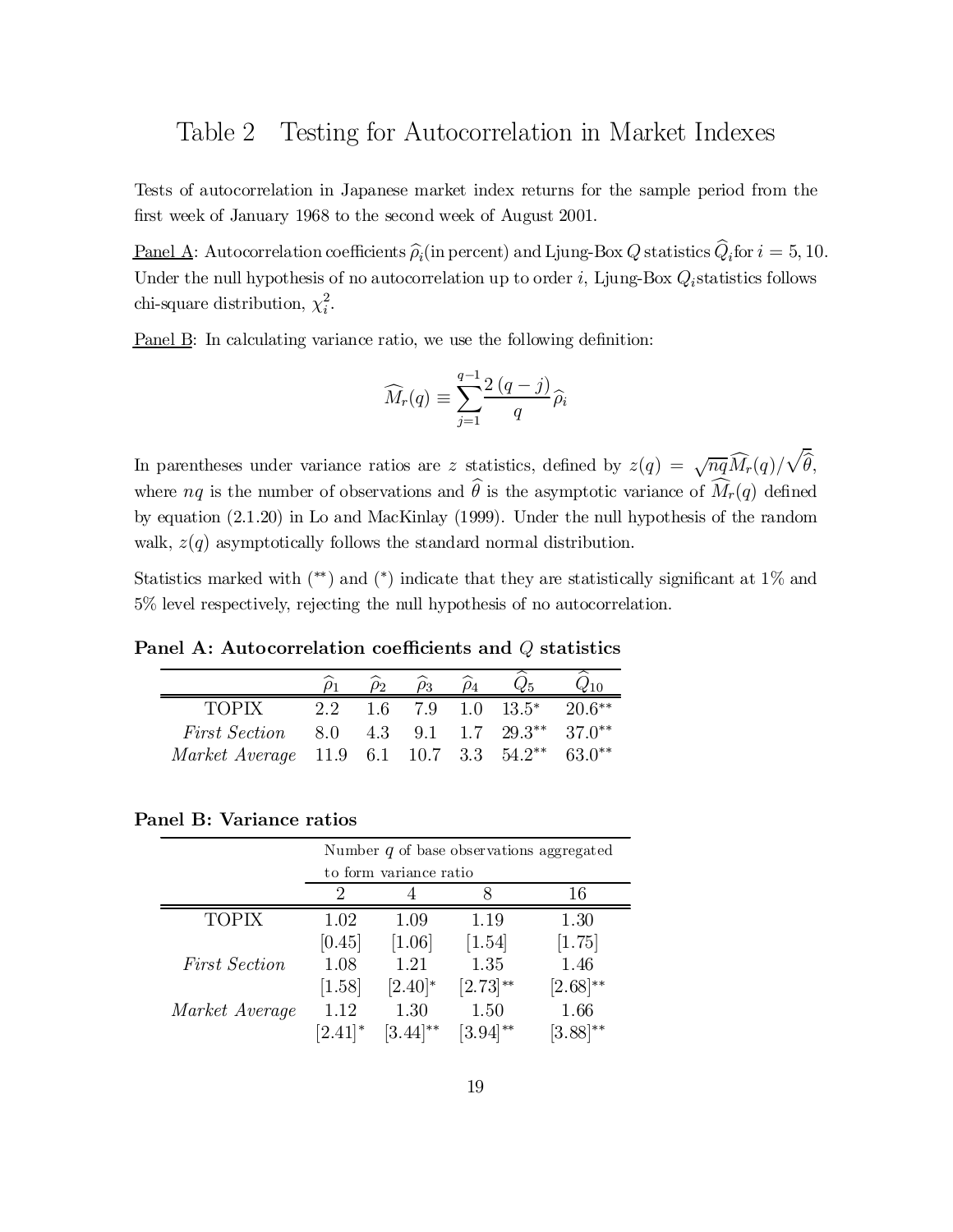Autocorrelation coefficients, Ljung-Box  $Q$  statistics, and variance ratios of size-sorted portfolio returns for the sample period from the first week of January 1968 to the second week of August 2001. See notes in Table 1 and Table 2 for the definitions of size-sorted portfolios and test statistics. Statistics marked with  $(**)$  and  $(*)$  indicate that they are statistically significant at  $1\%$  and  $5\%$  level respectively.

|                |      |      | $\rho_3$ |        |           | 410       |
|----------------|------|------|----------|--------|-----------|-----------|
| Large          | 1.6  | 1.5  | 7.7      | 1.4    | $13.0*$   | $18.2*$   |
| Median         | 59   | 2.9  | 8.9      | $-0.4$ | $21.2**$  | $28.7***$ |
| Small          | 18.1 | 9.4  | 10.0     | 5.2    | $93.6**$  | $99.4***$ |
| Second-section | 17.3 | 10.8 | 13.9     | 5.8    | $119.3**$ | $132.4**$ |

Panel A: Autocorrelation coefficients and  $Q$  statistics

### Panel B: Variance ratios

|                | Number $q$ of base observations aggregated |                        |                       |               |  |  |
|----------------|--------------------------------------------|------------------------|-----------------------|---------------|--|--|
|                |                                            | to form variance ratio |                       |               |  |  |
|                | 2                                          |                        | Χ                     | 16            |  |  |
| Large          | 1.02                                       | 1.08                   | 1.18                  | 1.30          |  |  |
|                | [0.33]                                     | [0.94]                 | $[1.49]$              | $[1.72]$      |  |  |
| Median         | 1.06                                       | 1.17                   | 1.25                  | 1.30          |  |  |
|                | [1.18]                                     | $[1.86]$               | $[1.97]$ <sup>*</sup> | [1.75]        |  |  |
| Small          | 1.18                                       | 1.42                   | 1.66                  | 1.81          |  |  |
|                | $[3.53]^{**}$                              | $[4.75]^{**}$          | $[5.09]^{**}$         | $[4.64]^{**}$ |  |  |
| Second-section | 1.17                                       | 1.44                   | 1.77                  | 2.06          |  |  |
|                | $ 3.58 ^{**}$                              | $[5.38]^{**}$          | $[6.27]^{**}$         | $(6.20)$ **   |  |  |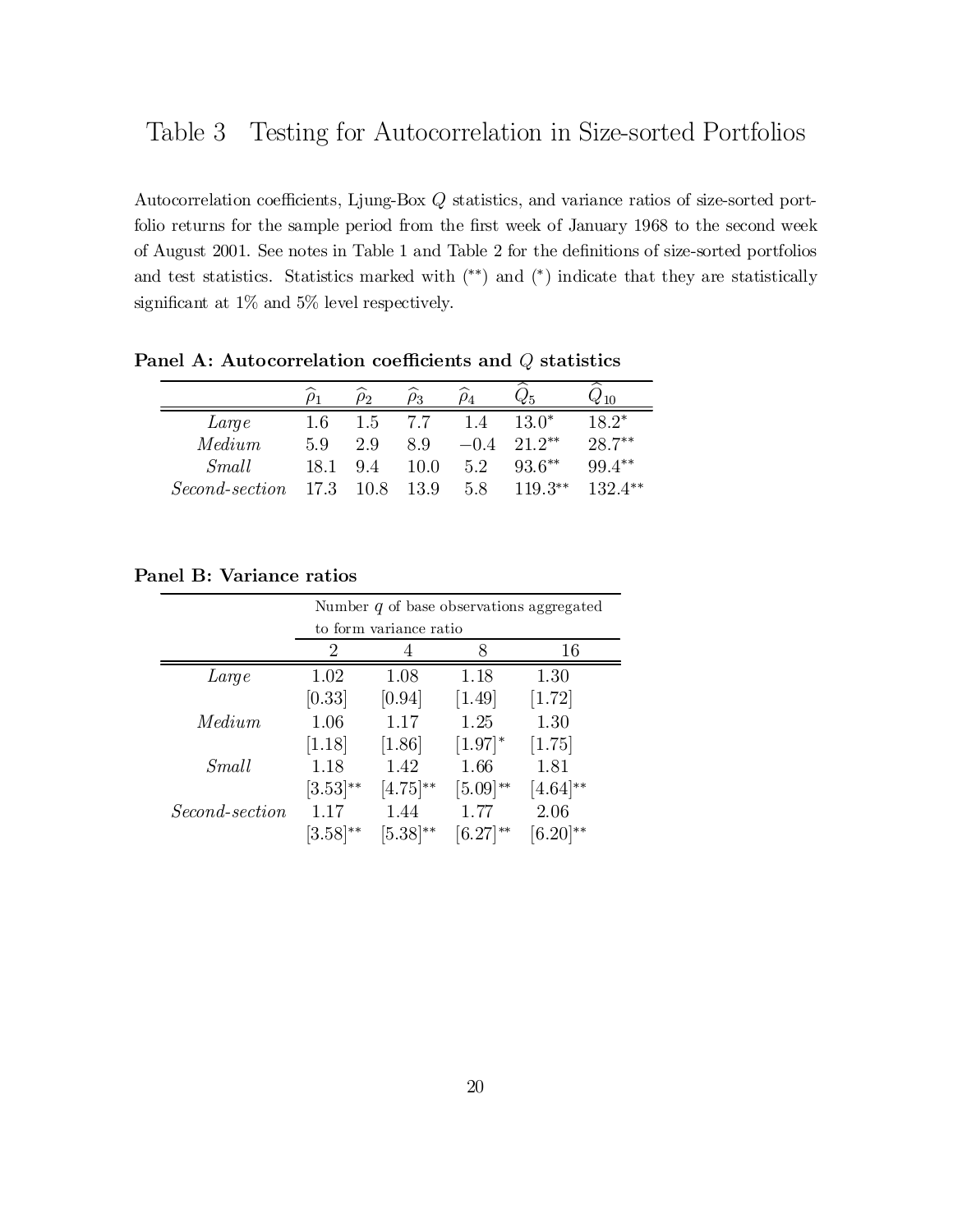Autocorrelation coefficients, Ljung-Box  $Q$  statistics, and variance ratios of market indexes and size-sorted portfolios, for the sample period from the first week of January 1975 to the second week August 2001. The number of observations is 1,347. See notes in Table 1 and Table 2 for the definitions of the variables and test statistics. Statistics marked with  $(**)$  and  $(*)$  indicate that they are statistically significant at 1\% and 5\% level respectively.

|                       |        | 02   | ρ3   | $\rho_4$ |           |           |
|-----------------------|--------|------|------|----------|-----------|-----------|
| <b>TOPIX</b>          | $-1.3$ | 4.0  | 5.5  | $-2.1$   | 9.0       | 14.3      |
| <b>First Section</b>  | $-5.3$ | 7.4  | 7.0  | $-1.0$   | $18.9**$  | $23.8**$  |
| Market Average        | 9.6    | 9.2  | 8.9  | 1.2      | $37.3***$ | $42.4***$ |
| Large                 | $-1.8$ | 3.6  | 5.3  | $-1.9$   | 8.6       | 12.9      |
| Medium                | 3.7    | 6.4  | 7.1  | $-3.0$   | $16.1***$ | $21.2*$   |
| Small                 | 17.3   | 13.1 | 9.5  | 3.9      | $78.3**$  | $81.1***$ |
| <i>Second-section</i> |        |      | 13.8 | 5.7      | $102.9**$ | $12.0**$  |

Panel A: Autocorrelation coefficients and  $Q$  statistics

### Panel B: Variance ratios

|                       | Number $q$ of base observations aggregated |                        |                      |                      |  |  |  |  |
|-----------------------|--------------------------------------------|------------------------|----------------------|----------------------|--|--|--|--|
|                       |                                            | to form variance ratio |                      |                      |  |  |  |  |
|                       | 2                                          | 4                      | 8                    | 16                   |  |  |  |  |
| <b>TOPIX</b>          | 0.99                                       | 1.05                   | 1.11                 | 1.15                 |  |  |  |  |
|                       | $[-0.24]$                                  | [0.49]                 | [0.76]               | [0.79]               |  |  |  |  |
| <i>First Section</i>  | 1.05                                       | 1.19                   | 1.30                 | 1.35                 |  |  |  |  |
|                       | [0.92]                                     | [1.88]                 | $[2.01]^{*}$         | $[1.74]^{*}$         |  |  |  |  |
| Market Average        | 1.10                                       | 1.28                   | 1.46                 | 1.58                 |  |  |  |  |
|                       | 1.75                                       | $2.89$ <sup>**</sup>   | $3.19$ <sup>**</sup> | $2.91$ <sup>**</sup> |  |  |  |  |
| Large                 | 0.98                                       | 1.04                   | 1.10                 | 1.15                 |  |  |  |  |
|                       | $[-0.33]$                                  | [0.38]                 | [0.70]               | [0.76]               |  |  |  |  |
| Medium                | 1.04                                       | 1.16                   | 1.23                 | 1.24                 |  |  |  |  |
|                       | [0.65]                                     | [1.53]                 | $[1.53]$             | [1.17]               |  |  |  |  |
| Small                 | 1.17                                       | 1.44                   | 1.68                 | 1.79                 |  |  |  |  |
|                       | $[2.99]^{**}$                              | $[4.38]^{**}$          | $[4.54]^{**}$        | $[3.87]^{**}$        |  |  |  |  |
| <i>Second-section</i> | 1.17                                       | 1.46                   | 1.81                 | 2.11                 |  |  |  |  |
|                       | $ 3.19 ^{**}$                              | $(4.99)$ **            | $ 5.75 ^{**}$        | $(5.58)**$           |  |  |  |  |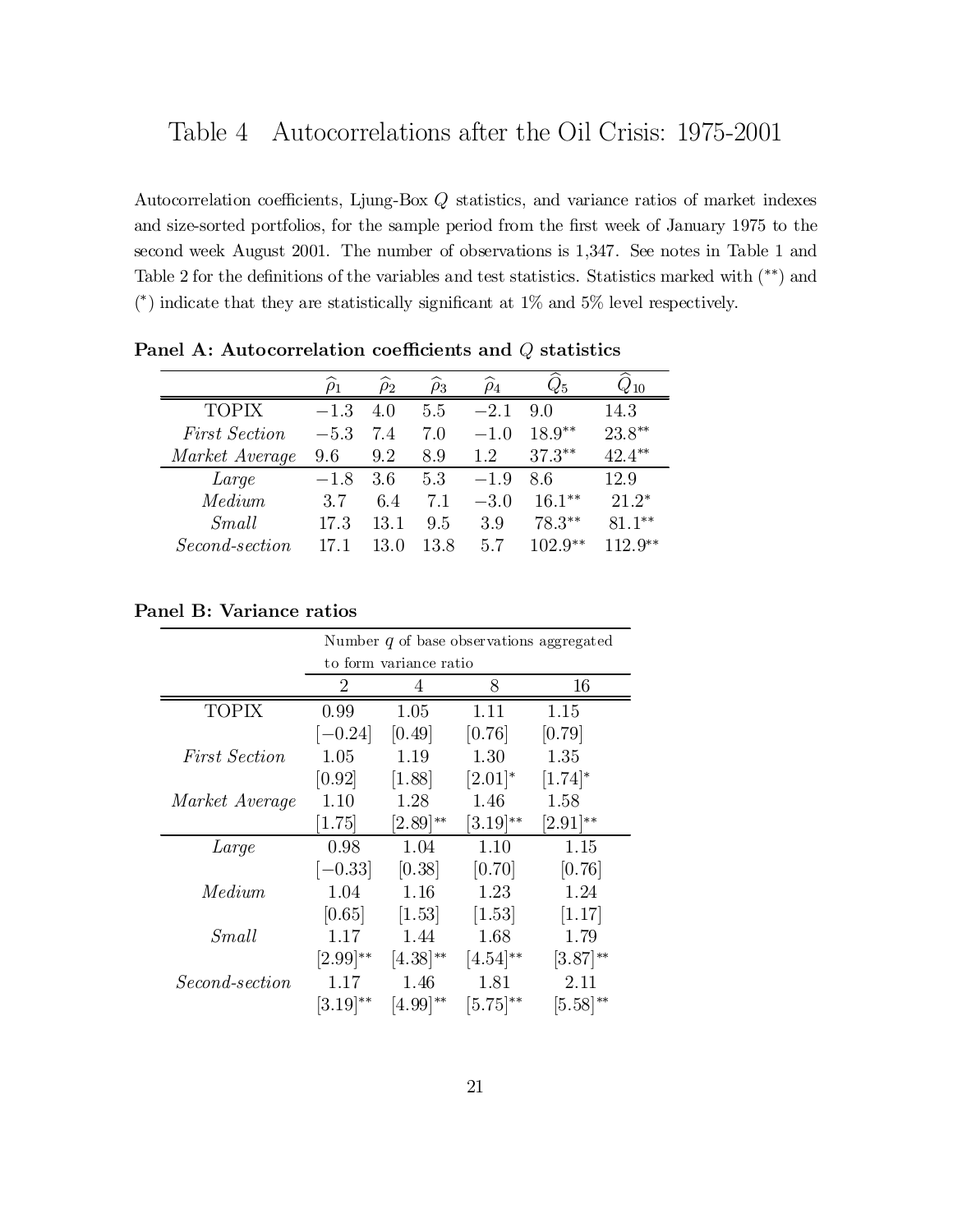### Table 5 Cross-autocorrelations Matrices for Size-sorted Portfolio Returns

Autocorrelation matrices of the vector of size-sorted portfolio returns,  $X_t \equiv [R_{1t} \ R_{2t} \ R_{3t} \ R_{4t}]'.$  $R_{it}$ s are simple returns of size-sorted portfolios defined as follows:

 $R_{1t} = Second\text{-}section$  (second section)  $R_{2t} = Small\text{-size (first section)}$  $R_{3t} = Medium$ -size (first section)  $R_{4t} = \text{Large-size (first section)}$ 

Sample period is from the first week of January 1968 to the second week August 2001. The k-th order autocorrelation matrix is defined by  $\Upsilon(k) \equiv D^{-1/2}E[(X_{t-k} - \mu)(X_t - \mu)']D^{-1/2}$ where  $D \equiv Diag(\sigma_1^2, ..., \sigma_4^2)$ . Hence, the  $(i, j)$  element of  $\Upsilon(k)$  corresponds to the correlation between  $R_{it-k}$  and  $R_{jt}$ . Under the null of multivariate IID, asymptotic standard error of the correlation is given by  $1/\sqrt{T} = 0.024$ .

$$
\widehat{\Upsilon}(0) = \begin{array}{c c c c c} & R_{1t} & R_{2t} & R_{3t} & R_{4t} \\ R_{1t} & 1.000 & 0.854 & 0.784 & 0.604 \\ R_{2t} & 1.000 & 0.916 & 0.693 \\ R_{4t} & & 1.000 & 0.819 \\ R_{4t} & & & 1.000 \end{array}
$$

$$
\widehat{\Upsilon}(1) = \begin{array}{c c c c c c} & R_{1t} & R_{2t} & R_{3t} & R_{4t} \\ R_{1t-1} & 0.016 & 0.165 & 0.071 & 0.028 \\ R_{2t-1} & 0.203 & 0.059 & 0.070 & 0.011 \\ R_{3t-1} & 0.192 & 0.164 & 0.181 & 0.018 \\ R_{4t-1} & 0.133 & 0.094 & 0.019 & 0.173 \end{array}
$$

$$
\widehat{\Upsilon}(2) = \begin{array}{c c c c c c} & R_{1t} & R_{2t} & R_{3t} & R_{4t} \\ R_{1t-2} & 0.015 & 0.082 & 0.039 & 0.011 \\ R_{2t-2} & 0.109 & 0.029 & 0.053 & 0.028 \\ R_{3t-2} & 0.079 & 0.065 & 0.094 & 0.009 \\ R_{4t-2} & 0.042 & 0.030 & 0.019 & 0.108 \end{array}
$$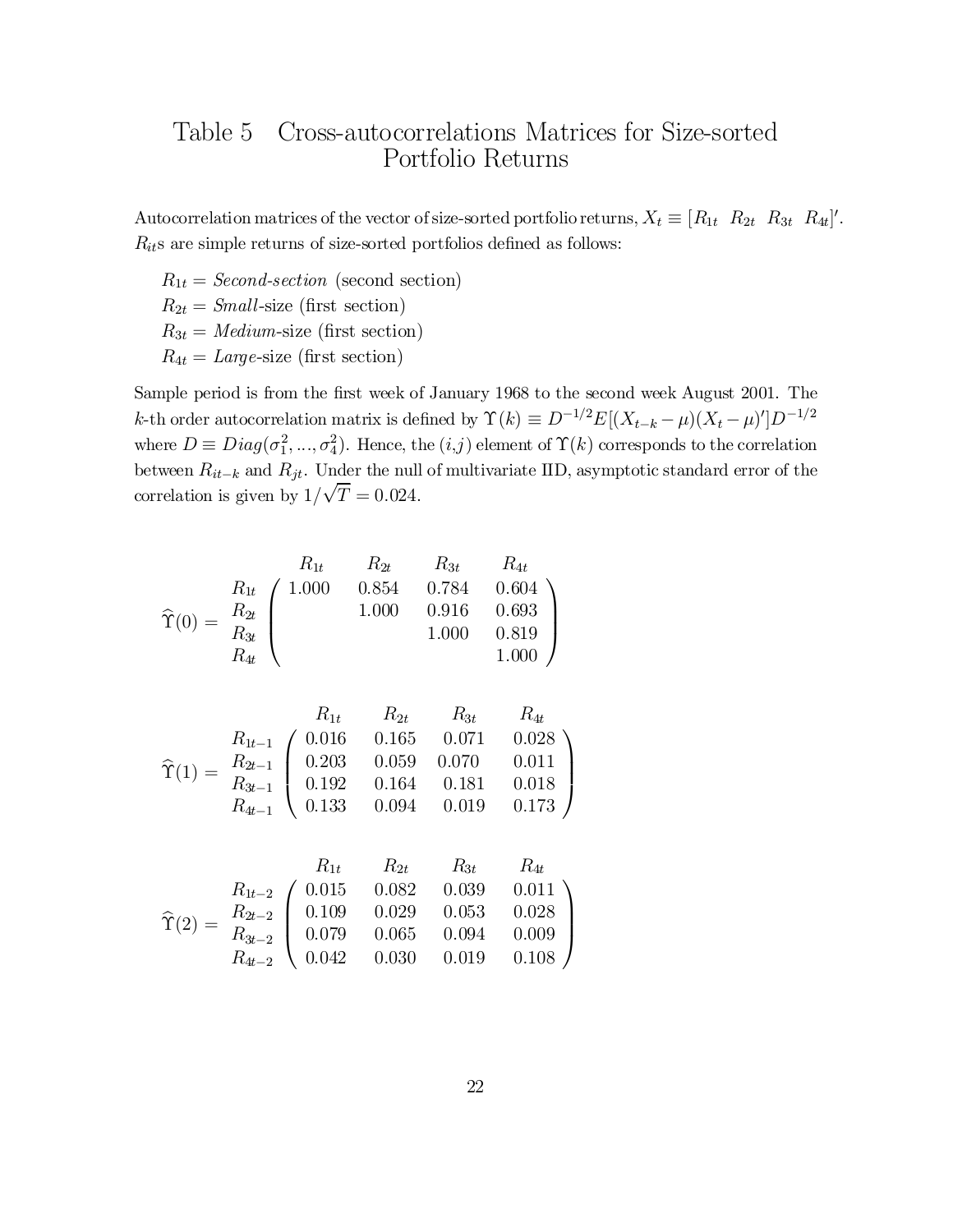# Table 5 (continued)

$$
\hat{\Upsilon}(3) = \begin{array}{c c c c c c} & R_{1t} & R_{2t} & R_{3t} & R_{4t} \\ R_{1t-3} & 0.077 & 0.108 & 0.074 & 0.042 \\ R_{2t-3} & 0.115 & 0.089 & 0.068 & 0.038 \\ R_{3t-3} & 0.121 & 0.112 & 0.100 & 0.066 \\ R_{4t-3} & 0.107 & 0.083 & 0.080 & 0.139 \end{array}
$$

$$
\hat{\Upsilon}(4) = \begin{array}{c} R_{1t} & R_{2t} & R_{3t} & R_{4t} \\ R_{1t-4} & 0.014 & 0.045 & 0.014 & -0.006 \\ R_{2t-4} & 0.065 & -0.004 & 0.009 & -0.020 \\ R_{3t-4} & 0.062 & 0.043 & 0.052 & -0.029 \\ R_{4t-4} & 0.064 & 0.051 & 0.022 & 0.058 \end{array}
$$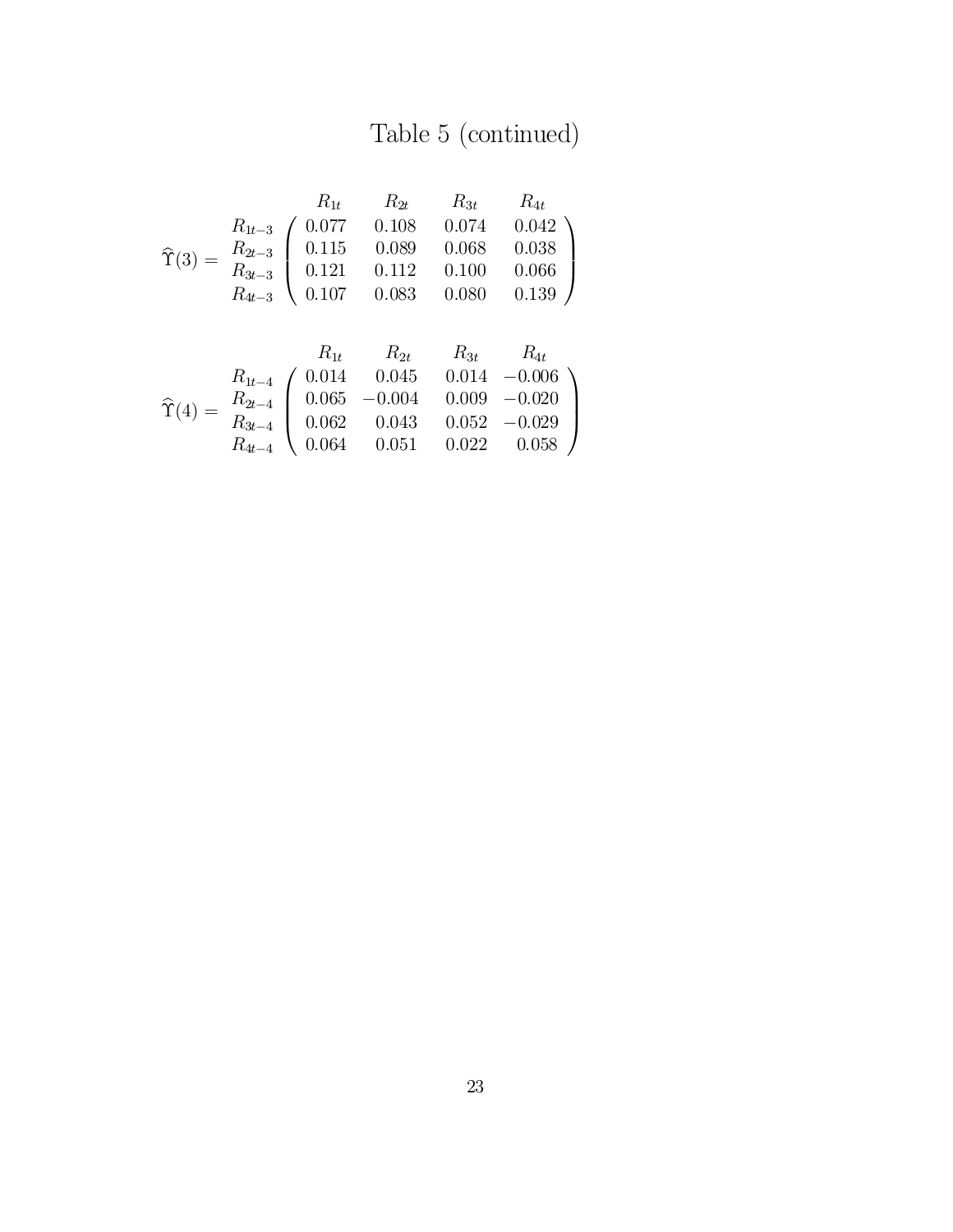## Table 6 Asymmetry of Cross-autocorrelation Matrices

 $\emph{Differences}$  between autocorrelation matrices and their transposes for the vector of size-sorted portfolio returns. See notes in Table 5 for the definitions of variables and the sample period.

$$
R_{1t} \t R_{2t} \t R_{3t} \t R_{4t}
$$
\n
$$
\hat{\Upsilon}(1) - \hat{\Upsilon}'(1) = \frac{R_{2t-1}}{R_{3t-1}} \begin{pmatrix} 0.000 & -0.038 & -0.121 & -0.105 \\ 0.038 & 0.000 & -0.094 & -0.083 \\ 0.121 & 0.094 & 0.000 & -0.001 \\ R_{4t-1} \t 0.105 & 0.083 & 0.001 & 0.000 \end{pmatrix}
$$
\n
$$
R_{1t} \t R_{2t} \t R_{3t} \t R_{4t}
$$
\n
$$
\hat{\Upsilon}(2) - \hat{\Upsilon}'(2) = \frac{R_{2t-2}}{R_{3t-2}} \begin{pmatrix} 0.000 & -0.027 & -0.040 & -0.031 \\ 0.027 & 0.000 & -0.012 & -0.002 \\ 0.040 & 0.012 & 0.000 & -0.010 \\ 0.031 & 0.002 & 0.010 & 0.000 \end{pmatrix}
$$

$$
\widehat{\Upsilon}(3) - \widehat{\Upsilon}'(3) = \begin{array}{c} R_{1t} & R_{2t} & R_{3t} & R_{4t} \\ R_{1t-3} & 0.000 & -0.007 & -0.047 & -0.065 \\ R_{2t-3} & 0.007 & 0.000 & -0.044 & -0.045 \\ R_{3t-3} & 0.047 & 0.044 & 0.000 & -0.014 \\ R_{4t-3} & 0.065 & 0.045 & 0.014 & 0.000 \end{array}
$$

$$
\widehat{\Upsilon}(4) - \widehat{\Upsilon}'(4) = \begin{array}{c} R_{1t} & R_{2t} & R_{3t} & R_{4t} \\ R_{1t-4} & 0.000 & -0.020 & -0.048 & -0.070 \\ R_{2t-4} & 0.020 & 0.000 & -0.034 & -0.071 \\ R_{3t-4} & 0.048 & 0.034 & 0.000 & -0.051 \\ R_{4t-4} & 0.070 & 0.071 & 0.051 & 0.000 \end{array}
$$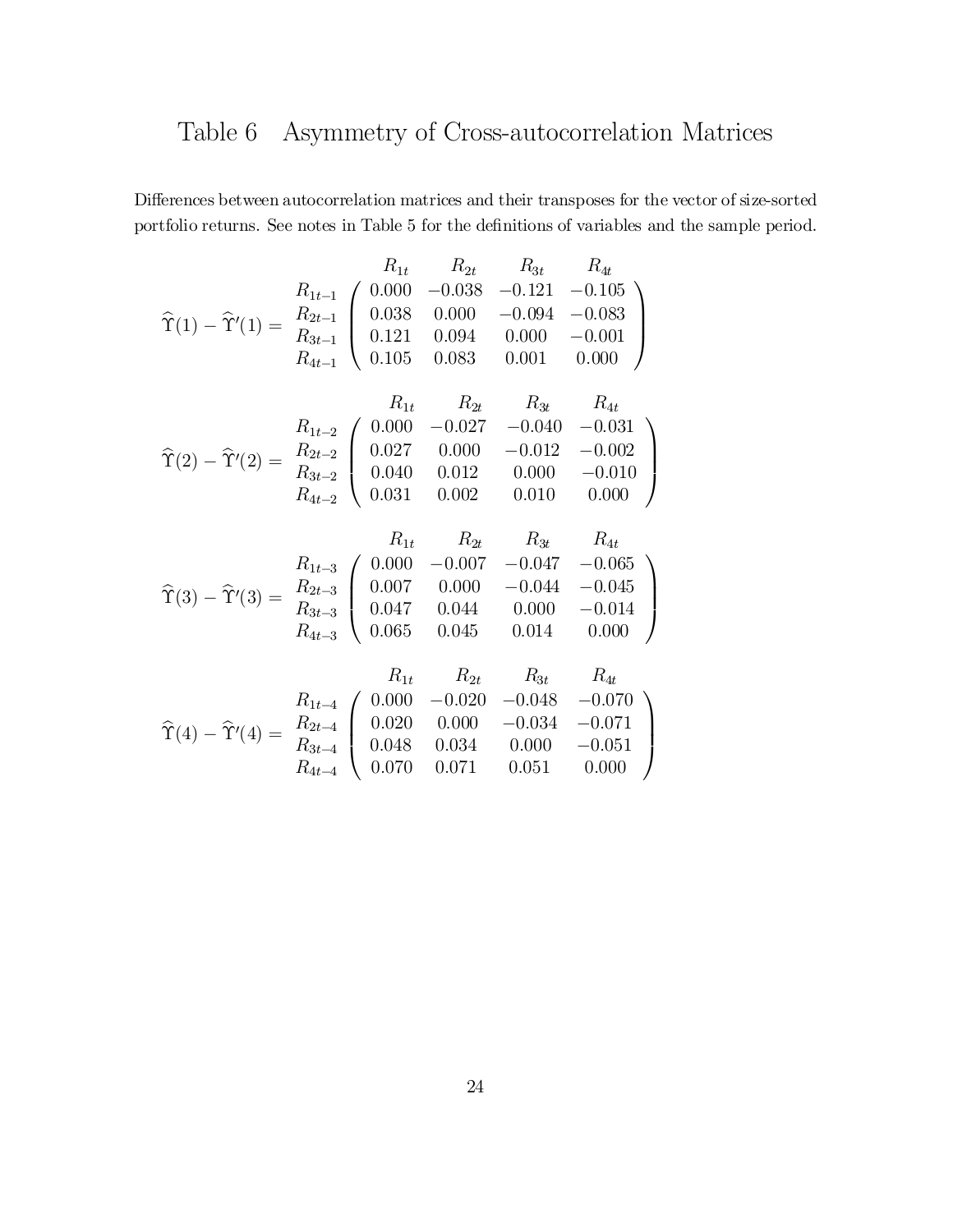Autocorrelation coefficients, Ljung-Box  $Q$  statistics, and variance ratios of market indexes and size-sorted portfolios for the sample period from the first week of January 1995 to the second week of August 2001. The number of observations is 368. See Table 2 and Table 3 for the definitions of variables and test statistics. Statistics marked with  $(*^*)$  and  $(*)$  indicate that they are statistically significant at  $1\%$  and  $5\%$  level respectively.

|                      |        |        | ρ3   |        |          | 10       |
|----------------------|--------|--------|------|--------|----------|----------|
| <b>TOPIX</b>         | $-8.1$ | $-0.5$ | 4.2  | $-4.0$ | 9.1      | 12.1     |
| <b>First Section</b> | $-0.6$ | 2.7    | 8.2  | $-2.9$ |          | 12.7     |
| Market Average       | 3.7    | 4.7    | 9.6  | $-0.2$ | 10.2     | $18.5*$  |
| Large                | $-9.2$ | $-0.5$ | 3.3  | $-3.9$ | 9.2      | 11.7     |
| Median               | $-1.8$ | $-0.3$ | 9.1  | $-7.3$ | 10.8     | 15.1     |
| Small                | 11.6   | 9.4    | 10.6 | 1.4    | $13.2^*$ | $21.2*$  |
| Second Section       | 9.1    | 8.5    | 13.3 | 3.4    | $16.8**$ | $36.1**$ |

Panel A: Autocorrelation coefficients and  $Q$  statistics

### Panel B: Variance ratios

|                      | Number $q$ of base observations aggregated |                        |            |           |  |  |  |  |
|----------------------|--------------------------------------------|------------------------|------------|-----------|--|--|--|--|
|                      |                                            | to form variance ratio |            |           |  |  |  |  |
|                      | 2                                          |                        | 8          | 16        |  |  |  |  |
| <b>TOPIX</b>         | 0.92                                       | 0.89                   | 0.93       | 0.94      |  |  |  |  |
|                      | $[-0.94]$                                  | $ -0.77 $              | $[-0.35]$  | $[-0.21]$ |  |  |  |  |
| <i>First Section</i> | 0.99                                       | 1.05                   | 1.15       | 1.20      |  |  |  |  |
|                      | $[-0.09]$                                  | [0.35]                 | [0.67]     | [0.64]    |  |  |  |  |
| Market Average       | 1.03                                       | 1.14                   | 1.29       | 1.44      |  |  |  |  |
|                      | [0.38]                                     | [0.97]                 | [1.32]     | [1.39]    |  |  |  |  |
| Large                | 0.91                                       | 0.87                   | 0.89       | 0.90      |  |  |  |  |
|                      | $[-1.05]$                                  | $[-0.90]$              | $[-0.50]$  | $[-0.34]$ |  |  |  |  |
| Median               | 0.98                                       | 1.01                   | 1.07       | 1.10      |  |  |  |  |
|                      | $[-0.24]$                                  | [0.07]                 | [0.30]     | [0.33]    |  |  |  |  |
| Small                | 1.11                                       | 1.32                   | 1.53       | 1.67      |  |  |  |  |
|                      | [1.06]                                     | $[1.92]$ <sup>*</sup>  | $[2.04]*$  | [1.88]    |  |  |  |  |
| Second Section       | 1.09                                       | 1.28                   | 1.52       | 1.87      |  |  |  |  |
|                      | [0.91]                                     | [1.74]                 | $[2.07]^*$ | [2.41]    |  |  |  |  |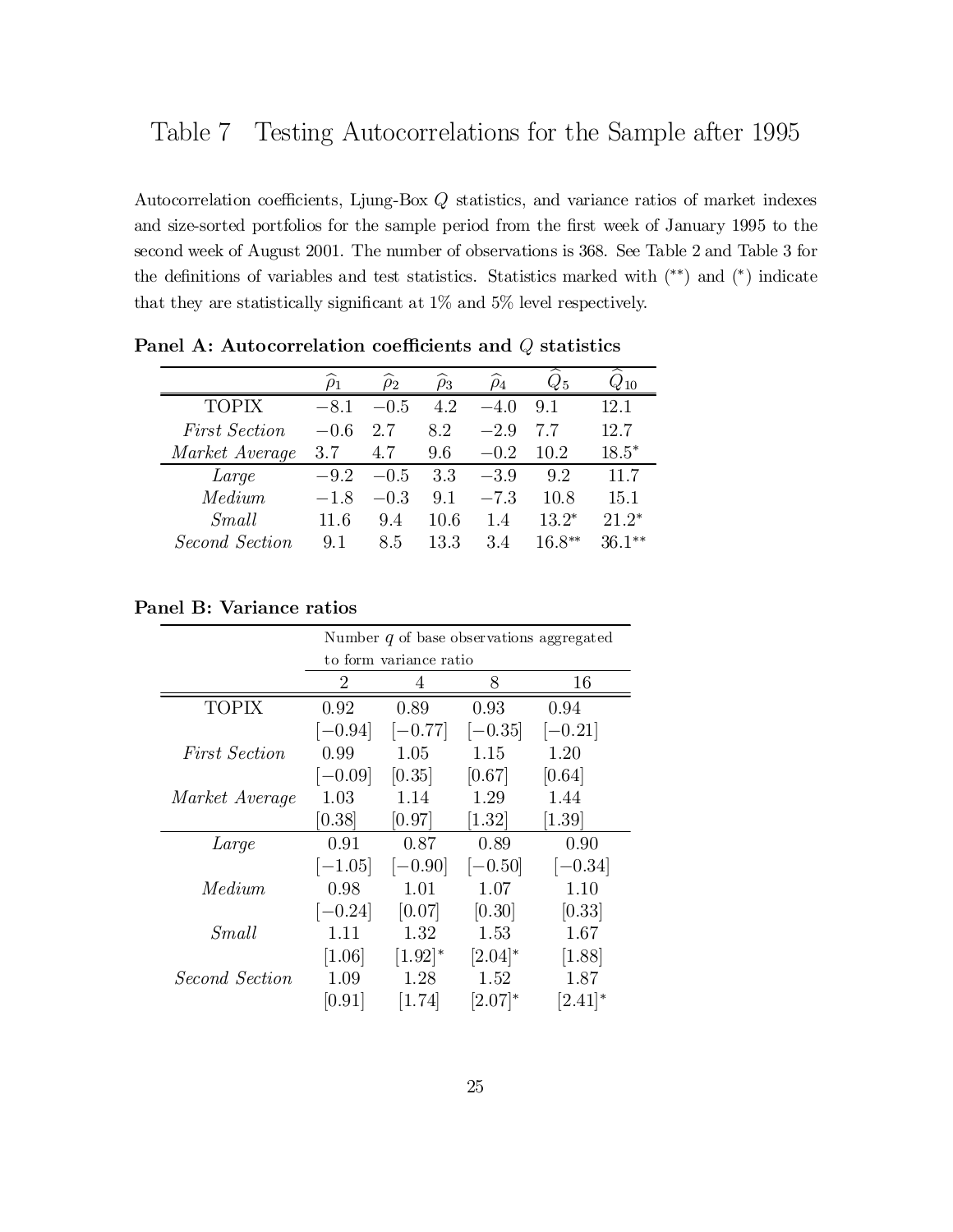AR(1) models are estimated for continuously compounded weekly returns of TOPIX and Large-size portfolio, for the following subsamples:

Before 1995: The 1st week of January 1975 to the 4th week of December 1994 (992 obs.). After 1995: The 1st week of January 1995 to the 2nd week of August 2001 (368 obs.).

We first estimate ordinary  $AR(1)$  model as the benchmark. We also estimate the extended  $AR(1)$  model which allows asymmetric responses to past innovations of different signs:

$$
R_{t} = \alpha + \beta_{1} R_{t-1} + \beta_{2} R_{t-1} \cdot d_{t-1} + \epsilon_{t}
$$
  
if  $R_{t-1} \le 0$   $d_{t-1} = 1$   
otherwise  $d_{t-1} = 0$  (1)

The structural break of AR(1) model at the end of 1994 is tested by Chow test in Panel A. Since Chow test assumes normal disturbances, in Panel B, we also test for structural break by bootstrap: From the first subsample before 1995, 5,000 replications, each with 368 observations corresponding to the sample size of after 1995 are drawn. Then the extended AR model (1) is estimated for each draw. The probability that true  $\beta_2$  would be smaller than the  $\beta_2$  estimated from the subsample after 1995 is calculated, assuming that the estimate from the earlier subsample is true.

In parentheses under parameter estimates, heteroscedasiticity-robust standard errors of White  $(1980)$  are reported. Estimated coefficients marked with  $(**)$  and  $(*)$  indicate that they are statistically different from zero at the  $1\%$  and  $5\%$  significance level respectively.

| <b>TOPIX</b>        |             |                               |                  | Large-size Portfolio   |                               |
|---------------------|-------------|-------------------------------|------------------|------------------------|-------------------------------|
|                     | Before 1995 | After 1995                    |                  | Before 1995 After 1995 |                               |
| $\widehat{\beta}_1$ | 0.022       | $-0.081$                      | $\beta_1$        | 0.018                  | $-0.092$                      |
| [S.E.]              | [0.052]     | [0.061]                       | [S.E.]           | [0.051]                | [0.061]                       |
| $\mathbf{R}^2$      | 0.1         | 0.7                           | $\mathbf{R}^2$   | 0.0                    | 0.9                           |
| $\overline{R}^2$    | $-0.1$      | 0.4                           | $\overline{R}^2$ | $-0.1$                 | 0.6                           |
| Chow test:          |             | $F(3, 1342) = 1.36$<br>[0.25] | Chow test:       |                        | $F(3, 1342) = 1.39$<br>[0.25] |

**Panel A:** Benchmark case, AR(1) with no dummy variable  $(\beta_2 = 0)$ .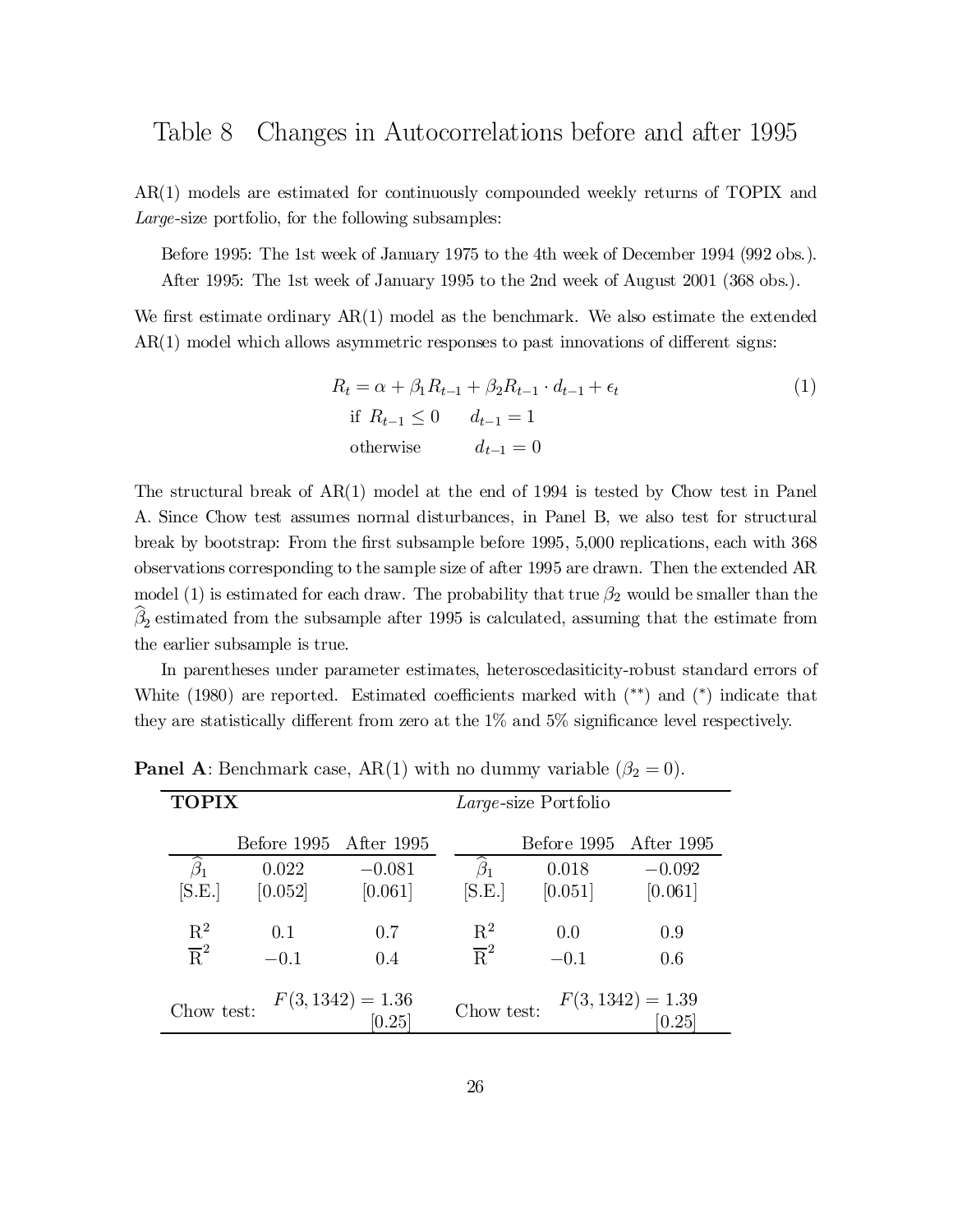## Table 8 (continued)

| TOPIX                                       |             |            | Large-size Portfolio                        |             |            |
|---------------------------------------------|-------------|------------|---------------------------------------------|-------------|------------|
|                                             | Before 1995 | After 1995 |                                             | Before 1995 | After 1995 |
| $\widehat{\beta}_1$                         | 0.112       | 0.113      | $\widehat{\beta}_1$                         | 0.105       | 0.092      |
| [S.E.]                                      | [0.066]     | [0.108]    | [S.E.]                                      | $[0.061]$   | [0.106]    |
| $\widehat{\beta}_2$                         | $-0.087$    | $-0.205*$  | $\widehat{\beta}_2$                         | $-0.092$    | $-0.199*$  |
| [S.E.]                                      | [0.069]     | [0.095]    | [S.E.]                                      | [0.069]     | [0.097]    |
| $\mathbf{R}^2$                              | 0.5         | 2.7        | $\mathbf{R}^2$                              | 0.5         | 2.4        |
| $\overline{R}^2$                            | 0.3         | 1.8        | $\overline{R}^2$                            | 0.3         | 1.8        |
| $F(3, 1340) = 2.52$<br>Chow test:<br>[0.06] |             |            | $F(3, 1340) = 2.21$<br>Chow test:<br>[0.08] |             |            |
| Probability that true $\beta_2$ is smaller  |             |            | Probability that true $\beta_2$ is smaller  |             |            |
| than $\hat{\beta}_2$ from the after 1995    |             |            | than $\hat{\beta}_2$ from the after 1995    |             |            |
| subsample $= 0.04$                          |             |            | subsample $= 0.05$                          |             |            |

Panel B: Different responses to past innovations of different signs.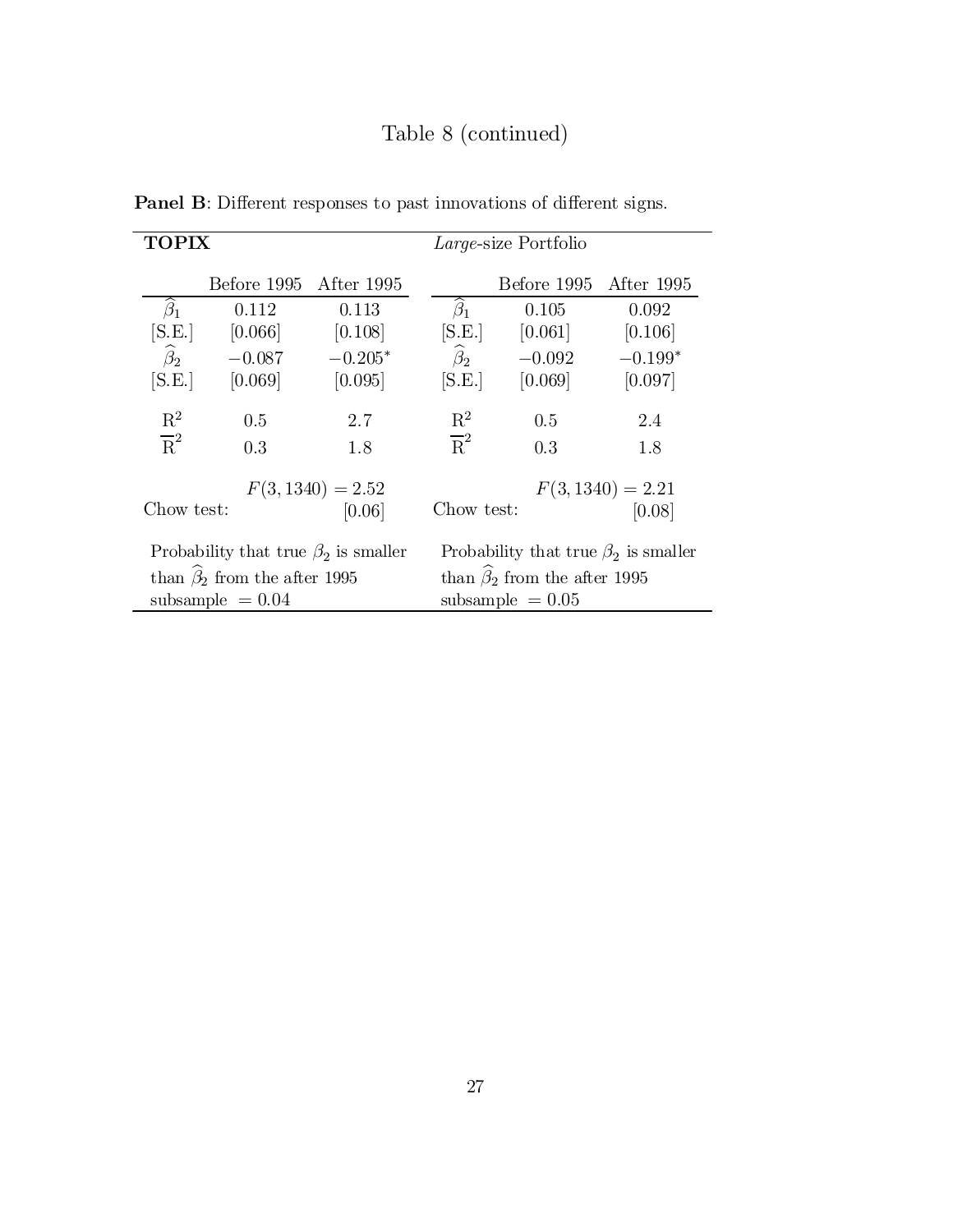### Table 9 Cross-autocorrelations of Size-sorted Portfolios in the Subsample after 1995

Autocorrelation matrices  $\Upsilon(k)$ , and differences between  $\Upsilon(k)$  and their transposes,  $\widehat{\Upsilon}(k)$  –  $\Upsilon'(k)$ .  $\Upsilon(k)$  is autocorrelation matrices of  $X_t \equiv [R_{1t} \ R_{2t} \ R_{3t} \ R_{4t}]'$ , where  $R_{it}$  are simple returns of size-sorted portfolios. Sample period is from the first week of January 1995 to the second week of August 2001 and the number of observations is 368. See Table 5 for the detailed definitions of variables. Under the null of multivariate IID, asymptotic standard error of the correlation is given by  $1/\sqrt{T} = 0.024$ .

$$
\widehat{\Upsilon}(0) = \begin{array}{c} R_{1t} & R_{2t} & R_{3t} & R_{4t} \\ R_{1t} & 1.000 & 0.806 & 0.772 & 0.698 \\ R_{2t} & 1.000 & 0.907 & 0.781 \\ R_{4t} & 1.000 & 0.896 \\ R_{4t} & 1.000 & 1.000 \end{array}
$$

$$
\hat{\Upsilon}(1) = \frac{R_{1t-1}}{R_{2t-1}} \begin{pmatrix}\n0.095 & 0.110 & 0.021 & 0.017 \\
0.107 & 0.117 & 0.009 & -0.071 \\
0.092 & 0.095 & -0.019 & -0.070 \\
0.075 & 0.048 & -0.056 & -0.092\n\end{pmatrix}
$$
\n
$$
\hat{\Upsilon}(1) - \hat{\Upsilon}'(1) = \begin{pmatrix}\n0.000 & 0.003 & -0.071 & -0.058 \\
-0.003 & 0.000 & -0.086 & -0.119 \\
0.071 & 0.086 & 0.000 & -0.014 \\
0.058 & 0.119 & 0.014 & 0.000\n\end{pmatrix}
$$